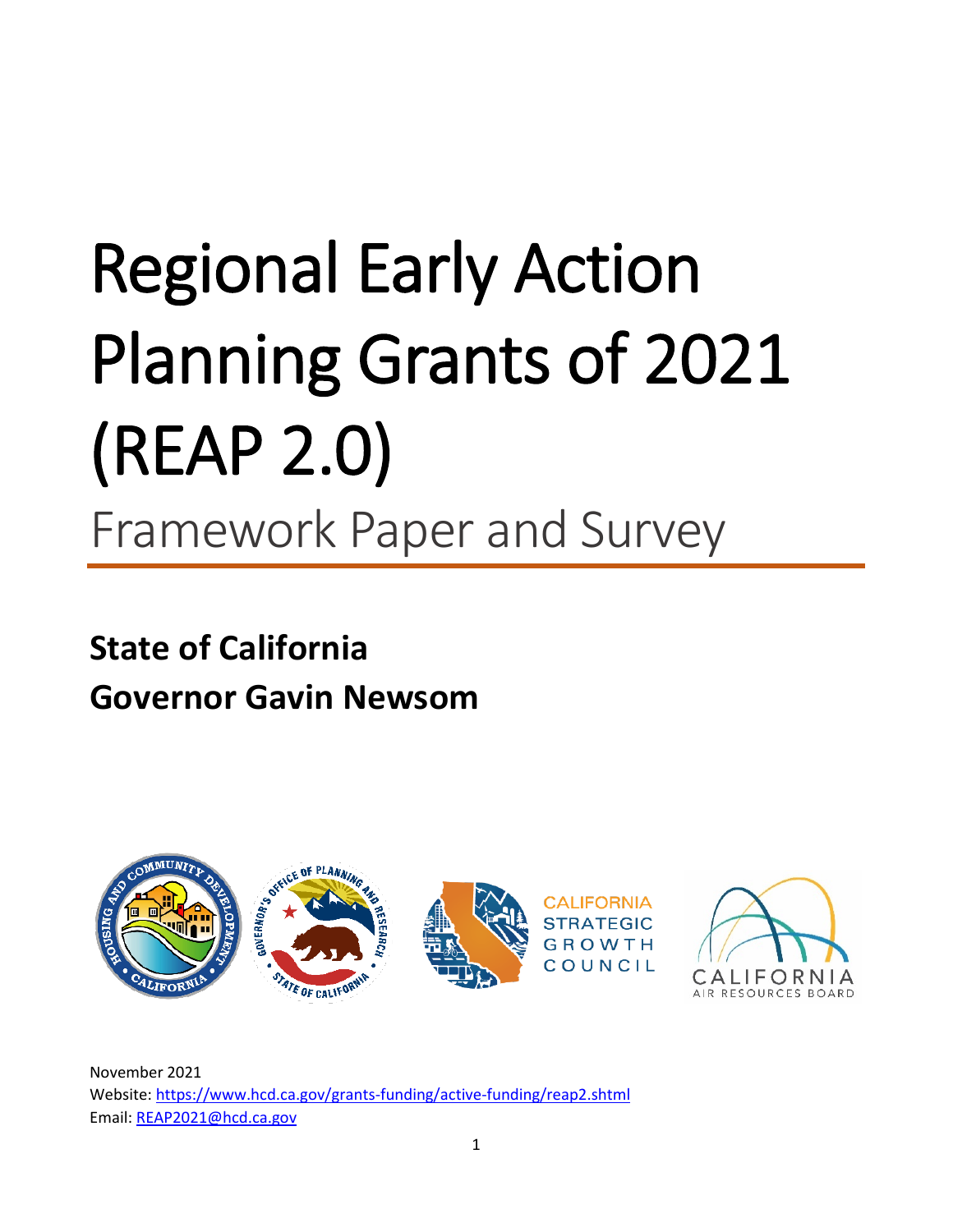## **Introduction**

California is committed to a future where we all have the option to live closer to our jobs, services, and daily destinations. More housing options and affordability in nearby neighborhoods. More transportation options so we can walk our kids to school, ride our bikes to work, or take transit. The Regional Early Action Planning Grants of 2021 (REAP 2.0) are a key part of strategic investments toward this more sustainable, resilient, and inclusive future for people in all areas of the state. REAP 2.0 builds on the success of 2019's REAP program but expands the focus by integrating housing and climate goals and allowing for broader planning and implementation investments, including infrastructure. REAP 2.0 is explicitly intended to meet multiple objectives – infill development, housing for all incomes, Vehicle Miles Traveled (VMT) reduction, and affirmatively furthering fair housing in ways that accelerate the implementation of adopted regional and local plans to achieve these goals.

# **Background**

REAP 2.0 seeks to accelerate progress towards our state housing goals and climate commitments through a strengthened partnership between the state, its regions, and local entities to collectively accelerate infill development, housing, and VMT reductions in ways that advance equity.

REAP 2.0 is a \$600 million state and federal investment to advance implementation of adopted regional plans by funding planning and implementation activities that accelerate infill housing and reductions in per capita VMT. This investment builds on the success of the 2019 Regional Early Action Planning Grant program (REAP 1.0) which provided an initial round of \$125 million in flexible planning funds to regional governments to accelerate housing production and facilitate compliance with the  $6<sup>th</sup>$  cycle of the housing element, including regional housing need allocations.

REAP 2.0 is also specifically designed to provide Metropolitan Planning Organizations (MPO) and other eligible applicants with tools and resources to help implement and advance plans, primarily including sustainable communities strategies (SCS) as part of Regional Transportation Plans (RTP). AN SCS identifies strategies a region intends to pursue towards achieving and maintaining greenhouse gas (GHG) per capita reduction targets through changes to land use and transportation.

REAP 2.0 is also intended to help the state meet its climate commitments and housing production and affordability goals. REAP 2.0 responds to the recognition that California is not currently on track to meet the state's climate and housing commitments, for example, evident by continued dependence on vehicular travel and forecasted VMT growth. Statewide VMT reduction combined with affordable infill development provides many co-benefits and is essential to helping achieve public health, equity, land conservation, and economic goals.

The REAP 2.0 program is funded through \$500 million from the Coronavirus Fiscal Recovery Fund of 2021 and \$100 million from the State General Fund. The Regional Early Action Planning Grants of 2021 will be administered by the California Department of Housing and Community Development (HCD) in collaboration with the Governor's Office of Planning and Research (OPR), the Strategic Growth Council (SGC), and the California Air Resources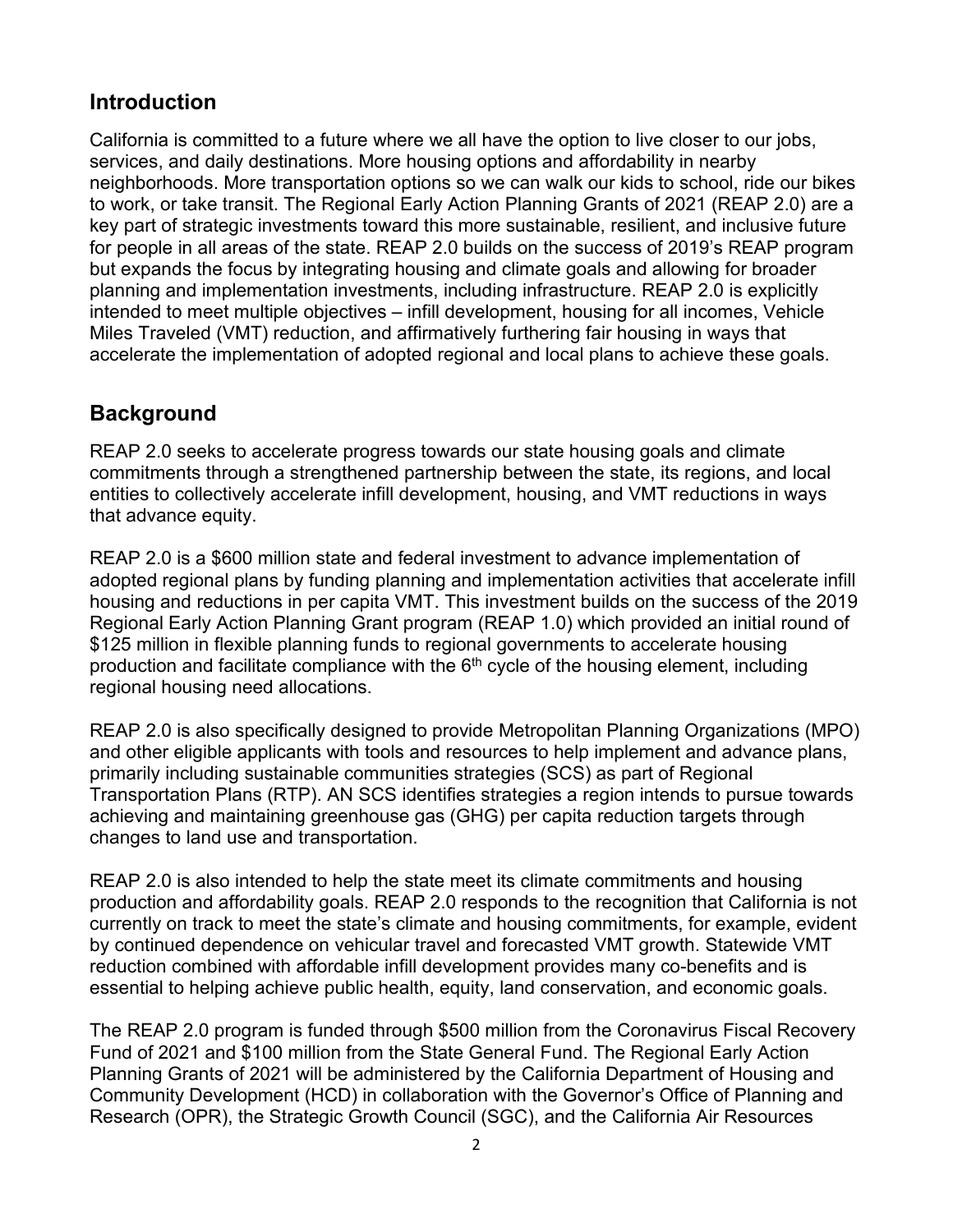Board (CARB). A majority of the funds (85 percent) will flow directly to the state's 18 Metropolitan Planning Organizations (MPOs), with an expectation the MPOs will subgrant a portion of the funds to eligible entities (cities, counties, transit/transportation agencies) in their metropolitan region. The remaining funds are split into a set aside for non-MPO regions for smaller counties and tribal entities, as well as for a special innovation set aside for all eligible entities.

#### **Purpose**

The purpose of REAP 2.0 is supporting transformative planning and implementation activities that include, but are not limited to, accelerating infill and affordable development; supporting residents through realizing multimodal communities; shifting travel behavior through reducing driving; and increasing transit ridership, walking, and biking as primary modes of transportation.

Through collaboration between CARB, HCD, OPR and SGC, this paper has been created to initiate key concepts and survey interested agencies, departments, stakeholders, and other interested organizations about how to best implement the REAP 2.0 program.

The intent of this paper is to gather early feedback on broad concepts and approaches as well as key areas of the program to inform several subsequent processes, including the development of draft guidelines. The paper will also represent the initial thinking by the administration on the broader goals of REAP 2.0 and therefore should also be reviewed by anyone interested in the implementation of regional plans and the acceleration of infill development in ways that preserves, protects, and produces affordable housing, reduces VMT, and affirmatively furthers fair housing (AFFH).

The purpose of this paper is to gather input on broad concepts and approaches to implement REAP 2.0 rather than technical or grammatical edits. Please request additional clarification if anything is unclear. Generally, the state collaborative partners (CARB, HCD, OPR and SGC) are seeking input in the following areas:

- Program Principles
- Outreach and Priority Setting
- Eligible Uses (and Ineligible Uses)
- Eligible Applicants
- How to demonstrate a Nexus to Program Goals and Objectives
- Thresholds, Scoring Criteria and Geographic Equity Considerations for Competitive **Allocations**
- Expenditure and Program Administration Efficiencies
- **Reporting**
- Technical Assistance, Best Practices and Long-term Coordination
- Timing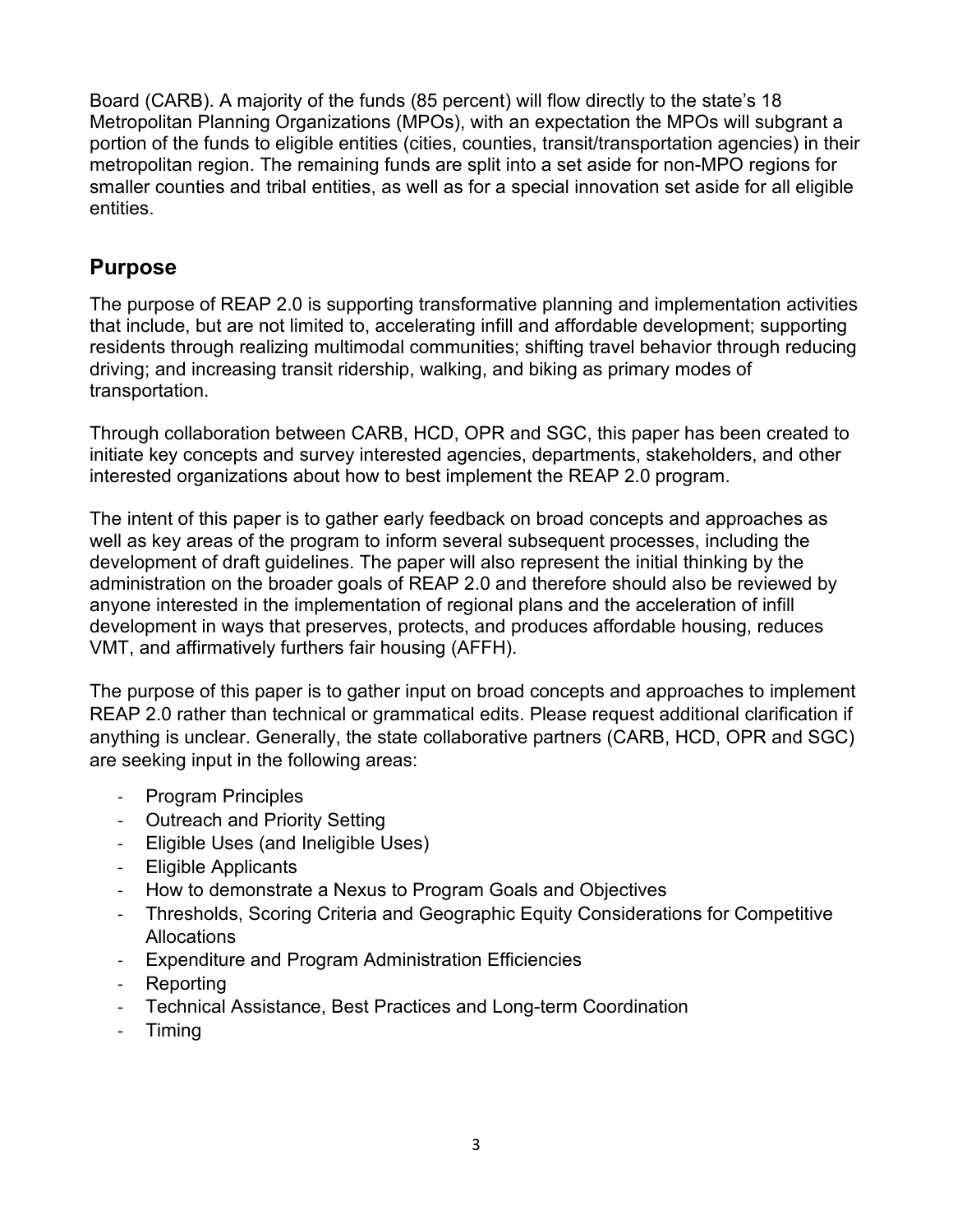This paper presents each of the above areas to set initial concepts for input and is accompanied by a survey to gather additional feedback (See Attachment 1).

The survey can be accessed at [https://www.surveymonkey.com/r/DC6H8GM.](https://www.surveymonkey.com/r/DC6H8GM) This document, along with the survey, can also be emailed back to HCD at  $REAP2021@hcd.ca.gov$ . Stakeholders can also submit written comments or reach HCD to set up a meeting or other method for input.

# **Program Principles**

In developing and implementing the REAP 2.0 program, the following principles will be considered:

- *Equal Weight and Integrated Approach*: Meeting housing production and preservation goals, advancing the implementation of the VMT-reducing elements of the SCS or APS (where applicable), infill development, and affirmatively furthering fair housing (AFFH) are mutual goals and will be jointly pursued in the proposed uses as well as overall implementation of the program.
- *Simple and Flexible with Accountability*: Keep the program design, guidelines, mechanics (e.g., applications, documentation, reporting) and implementation simple and flexible and avoid overly prescriptive standards (pre-approved options or safe harbors will be considered) while maximizing consultations, feedback and accountability toward the program goals and requirements.
- *Innovative, Impactful and Transformative*: Program expectations are that applicants will strive for innovative and impactful approaches that produce transformative and visible results on the ground. The program will seek activities that are demonstrably exemplary, and applicants can demonstrate the funds will lead to visible changes that meet program goals (e.g., housing production, VMT reduction, AFFH, Advancing SCS).
- *Consistency and Timeliness in Spending*: Ensure that all spending meets federal requirements and timelines.
- *Collaboration, Technical Assistance and Long*-term *Partnerships*: Collaborate across governmental and non-governmental entities in the design and long-term implementation of the program, including leveraging other federal and state resources and strategies (e.g., transportation and infrastructure investments, funding for various regional economic development and climate resilience programs and strategies).
- *Transparency*: Make information available to the public including application materials and supporting documentation, awarded applications, and reporting of status and outcomes.
- *Replicability*: As appropriate, identify investments or programs with the potential to be replicated in other regions of the state.

# **Outreach and Priority Setting**

Eligible entities must conduct outreach as part of the development of their application for funds.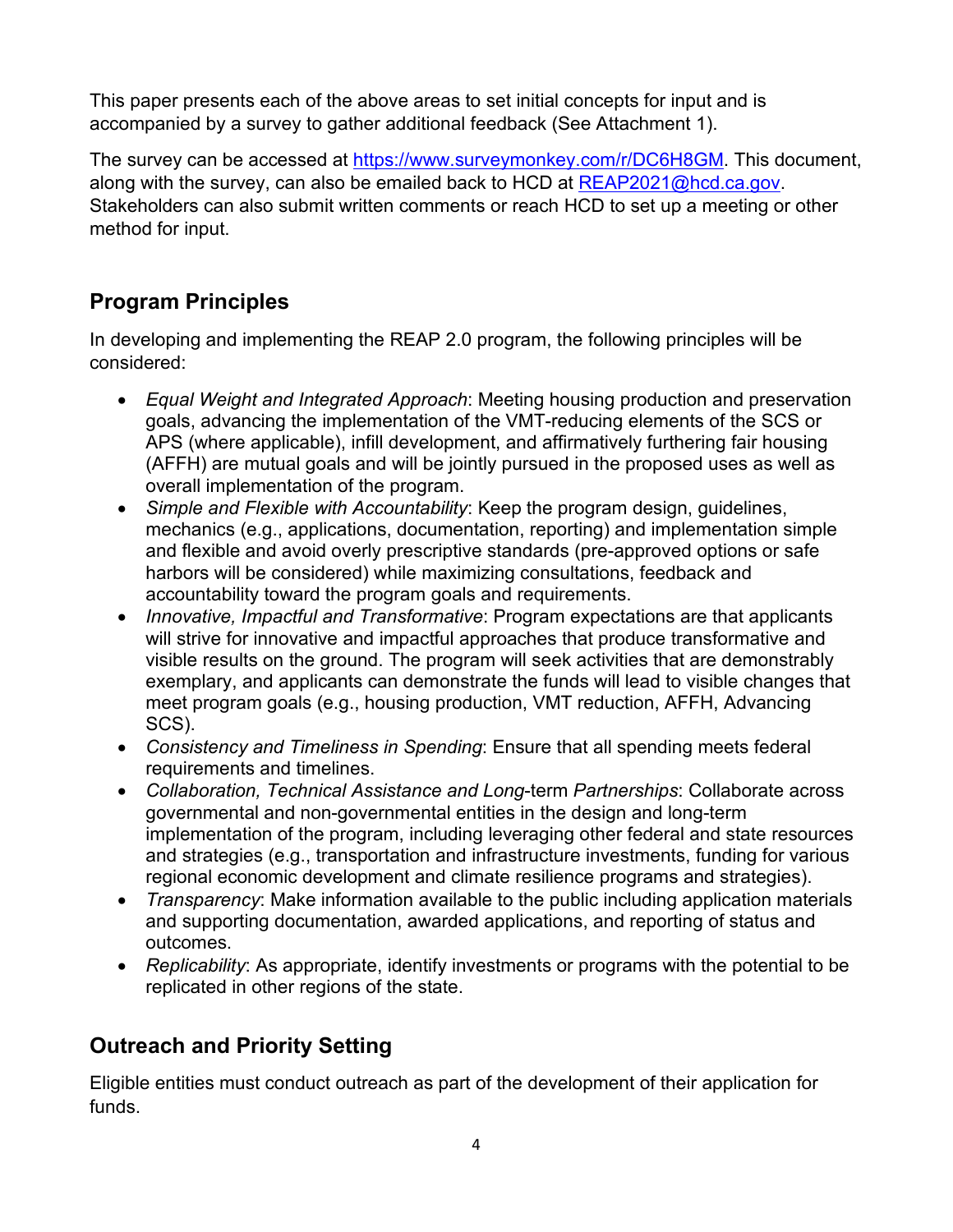Eligible entities should also use the outreach to set priorities and develop proposed uses and amounts and various other program components such as the amount retained by the eligible entity versus suballocations, and the blend of planning and implementation uses. Outreach should proactively employ a variety of methods and must make specific efforts to reach disadvantaged and historically underserved communities. Eligible entities are encouraged to provide responses to stakeholder and public input to provide for transparency and demonstrate how input was incorporated into planning and implementation activities. Examples of concepts to guide program development and implementation include:

- *Employing a Variety of Outreach Methods*: Eligible entities should use a variety of methods to reach individuals and organizations representing pertinent interests such as housing, transportation, infrastructure, climate change, infill development and equity. Methods to consider include surveys, interviews, focus groups, community meetings, public and quasi-public meetings, committees with representatives of pertinent special interests and neighborhoods, and making draft approaches available to the public with sufficient time to comment. Methods should consider language access and other potential barriers to providing input and should utilize more than one method.
- *When to Begin Outreach*: Eligible entities should conduct outreach well before developing proposed uses and approaches, in the early stages of program development, throughout program development, and through implementation. Eligible entities can utilize advance payment to cover the costs of outreach, and the program will consider reimbursement back to July 1, 2021.
- *Unique Approach*: Eligible entities must employ outreach that is unique for the program. Eligible entities may utilize past related outreach efforts but should not solely rely on those past efforts
- *Targeting and Considering Outreach to Disadvantaged and Historically Underserved Communities*: As stated in AB 140, eligible entities must include in their application for funds *"an explanation of the targeted outreach the MPO has conducted to disadvantaged and historically underserved communities and how that outreach was incorporated into the proposed uses."* Eligible entities shall prioritize funding, consistent with eligible uses, for disadvantaged and historically underserved communities and households. Using a variety of outreach methods, eligible entities must make targeted efforts to reach disadvantaged and historically underserved communities that include concentrated areas of poverty and areas of low to moderate resources (e.g., [TCAC/HCD Opportunity Area Maps\)](https://www.treasurer.ca.gov/ctcac/opportunity.asp), communities of concern identified as disadvantaged or low-income (e.g., [disadvantaged communities](https://oehha.ca.gov/calenviroscreen/sb535) and [priority populations\)](https://webmaps.arb.ca.gov/PriorityPopulations/), areas of high housing cost burdens, areas with high vulnerability of displacement and other areas experiencing disproportionate impacts of California's housing and climate crisis. The collaborative partners (CARB, HCD, OPR, and SGC) may establish criteria to help define disadvantaged and historically underserved communities for purposes of the program. Efforts must target individuals and organizations representing disadvantaged and historically underserved communities, and should clearly incorporate input into priority setting, proposed uses and amounts, and geographic equity.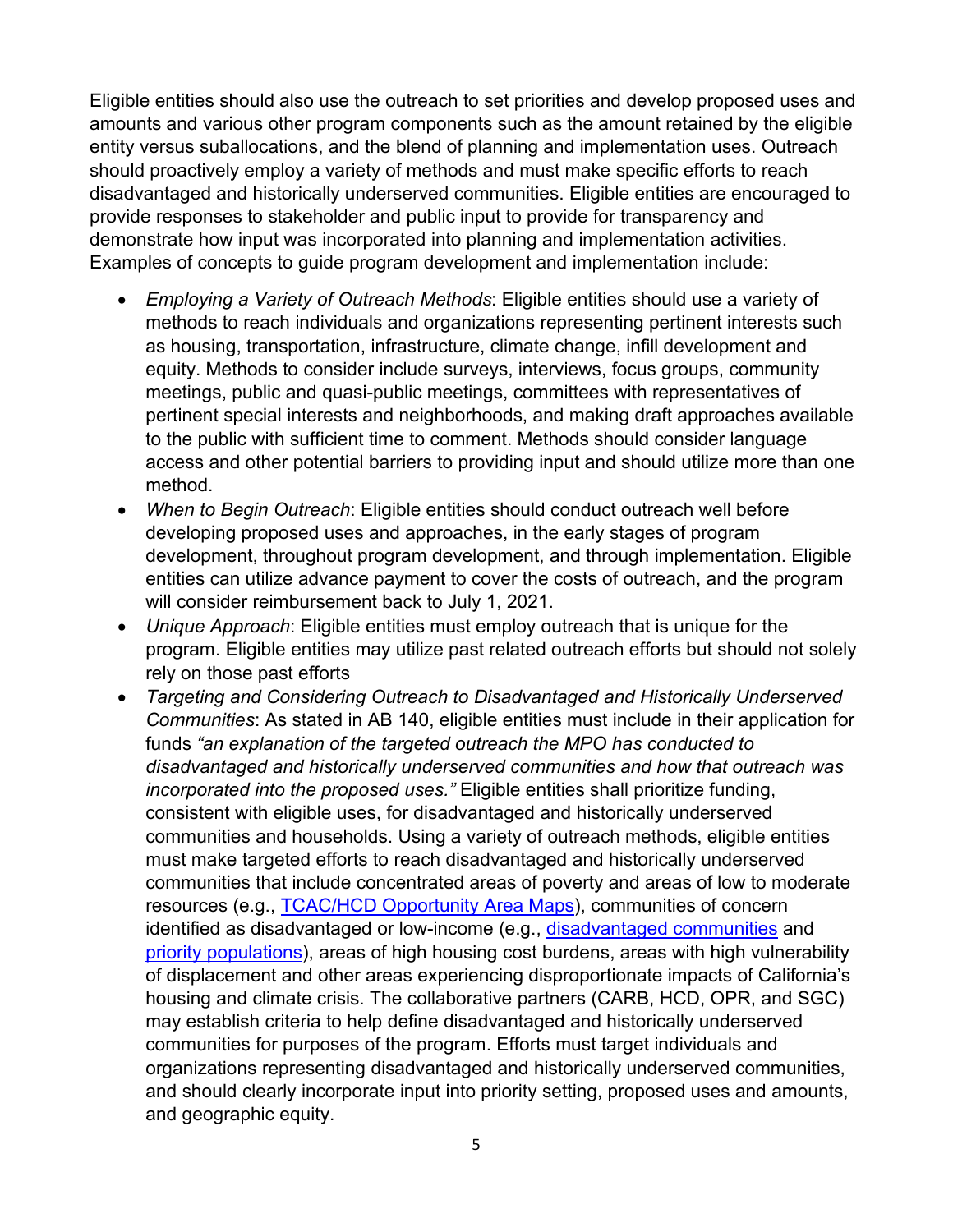- *Other Outreach Considerations*: In addition to specific efforts to target disadvantaged and historically underserved communities, eligible entities should gather input to facilitate determining the appropriate use of funds and suballocations in a manner that appropriately addresses its unique housing, land use, transportation, climate change, equity, and other planning priorities. Appropriate use of funds includes the blends of planning and implementation activities and eligible uses (e.g., technical assistance and other activities, accelerating infill development).
- *Inter- and Intra-regional Coordination:* Outreach could also include coordination with other adjacent eligible entities to consider the potential for joint activities and coordination of housing and transportation planning across regions.
- *Priority Setting*: Utilizing outreach, and in consultation with state collaborative partners (CARB, HCD, OPR and SGC), eligible entities should establish priorities for transformative planning and implementation activities. Priorities must reflect all the following:
	- State planning priorities
	- Affirmatively furthering fair housing, including ensuring benefits to disadvantaged and historically underserved communities, while avoiding or mitigating the risk of displacing lower and moderate-income residents
	- Facilitating compliance with and implementation of the housing element, including appropriately planning for and working to facilitate the regional housing need allocation
	- Advancing the implementation of the sustainable communities strategy or alternative planning strategy as applicable

Priorities should also address inter- and intra-regional coordination, geographic equity, appropriate blends of planning and implementation activities, amount retained by the eligible entity versus suballocations, eligible uses (e.g., technical assistance and other activities, accelerating infill development) and the goals of suballocations in a manner that addresses the unique needs of the region related to housing, land use, transportation, climate change, equity and other planning priorities.

# **Eligible and Ineligible Uses**

The program is designed to be flexible and cover a range of eligible uses while constituting high impact and innovative projects and actions. Eligible uses must be transformative planning and implementation activities and generally include:

- technical assistance, planning, staffing, consultant needs for planning documents, and other actions that accelerate infill housing production,
- administration costs,
- staffing or consultant needs,
- accelerating infill development through various planning and investment,
- realizing multimodal communities through programs, plans and implementation actions,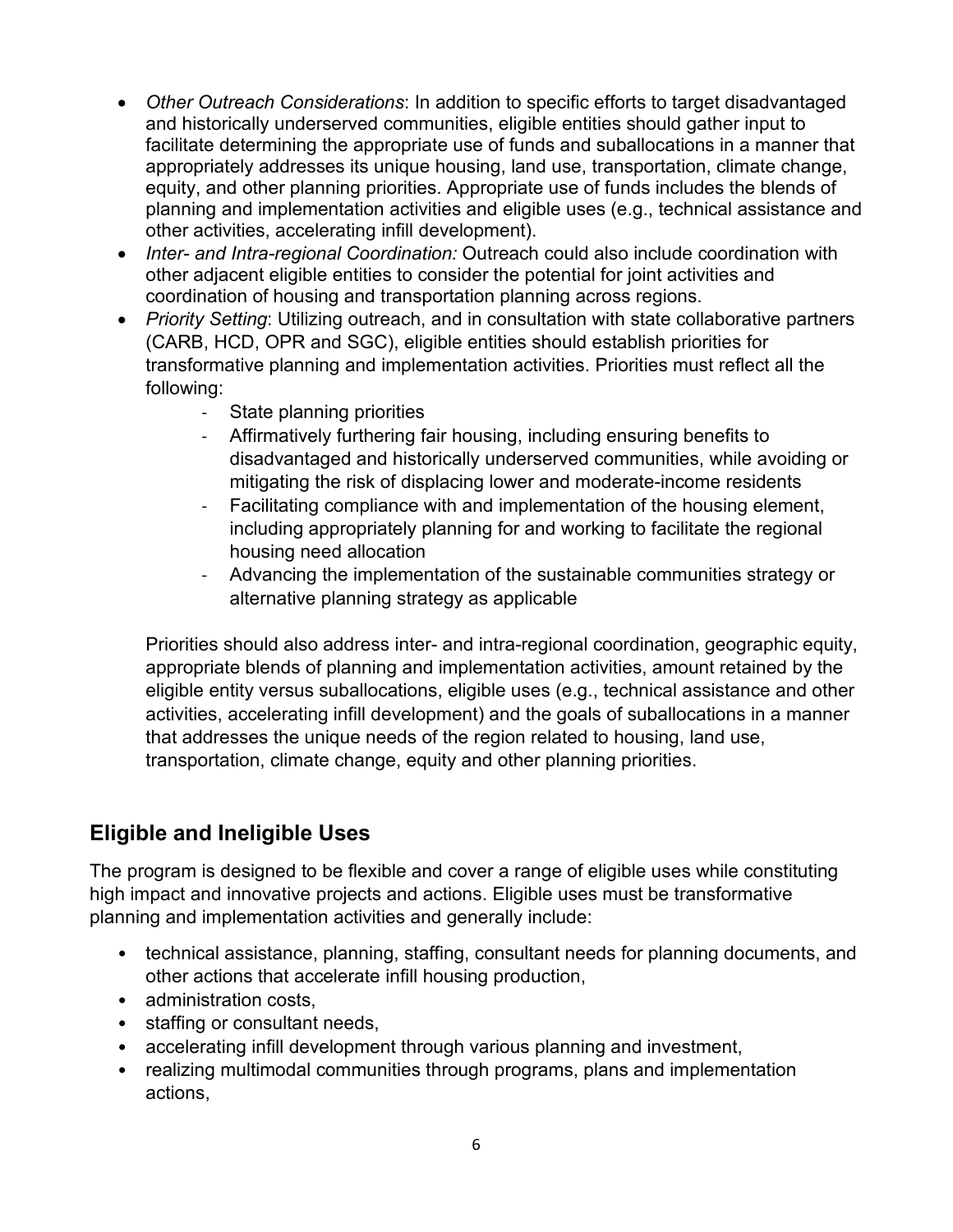- shifting travel behavior by reducing driving through programs, ordinances, funds, and other mechanisms, and
- increasing transit ridership through funding, implementation actions and planning.

Activities that achieve these outcomes are broad based across planning and implementation. Examples of concepts to guide program development and implementation include:

• *Transformative Planning and Implementation Activities*: Eligible uses should be impactful and result in a change in behavior or a significant improvement to the existing land use pattern or other dynamics that results in both accelerating infill housing production and reducing VMT. Transformative actions are integrated and achieve multiple planning objectives including accelerating infill development, advancing the VMT-reducing elements of the adopted sustainable communities strategy or alternative planning strategy, providing more transportation options, and AFFH. Specifically, by

"Affirmatively furthering fair housing" means taking meaningful actions, in addition to combating discrimination, that overcome patterns of segregation and foster inclusive communities free from barriers that restrict access to opportunity based on protected characteristics. Specifically, affirmatively furthering fair housing means taking meaningful actions that, taken together, address significant disparities in housing needs and in access to opportunity, replacing segregated living patterns with truly integrated and balanced living patterns, transforming racially and ethnically concentrated areas of poverty into areas of opportunity, and fostering and maintaining compliance with civil rights and fair housing laws. The duty to affirmatively further fair housing extends to all of a public agency's activities and programs relating to housing and community development. - (Gov. Code, § 8899.50, subd. (a)(1).

statute, transformative planning and implementation activities means "…housing, planning, infrastructure investments supporting infill housing, and other actions that enable meeting housing goals that also result in per capita vehicle miles traveled reductions, including accelerating infill development, supporting residents through realizing multimodal communities, shifting travel behavior through reducing driving, and increasing transit ridership." Transformative planning and implementation activities shall further the state planning priorities (Government Code section 65041.1), affirmatively further fair housing (Government Code section 8899.50), facilitate housing element compliance and advance the VMT-reducing elements of the sustainable community or alternative planning strategy.

• *Planning AND Implementation*: Applications for the REAP 2.0 program must include proposals for both planning and implementation components. The REAP 2.0 program will not prescribe the specific allocation between planning and implementation but will offer criteria that will be considered in consultation with applicants. Criteria will include the extent to which there remain planning needs not completed in the region during REAP 1.0. In addition, other criteria include, but are not limited to, housing and infrastructure needs of the communities and overall region, consideration of outreach, including to disadvantaged communities, overall impact of proposed projects on housing production and VMT reduction, advancing the implementation of VMTreducing priorities set in the sustainable communities strategies or alternative planning strategy, and affirmatively furthering fair housing.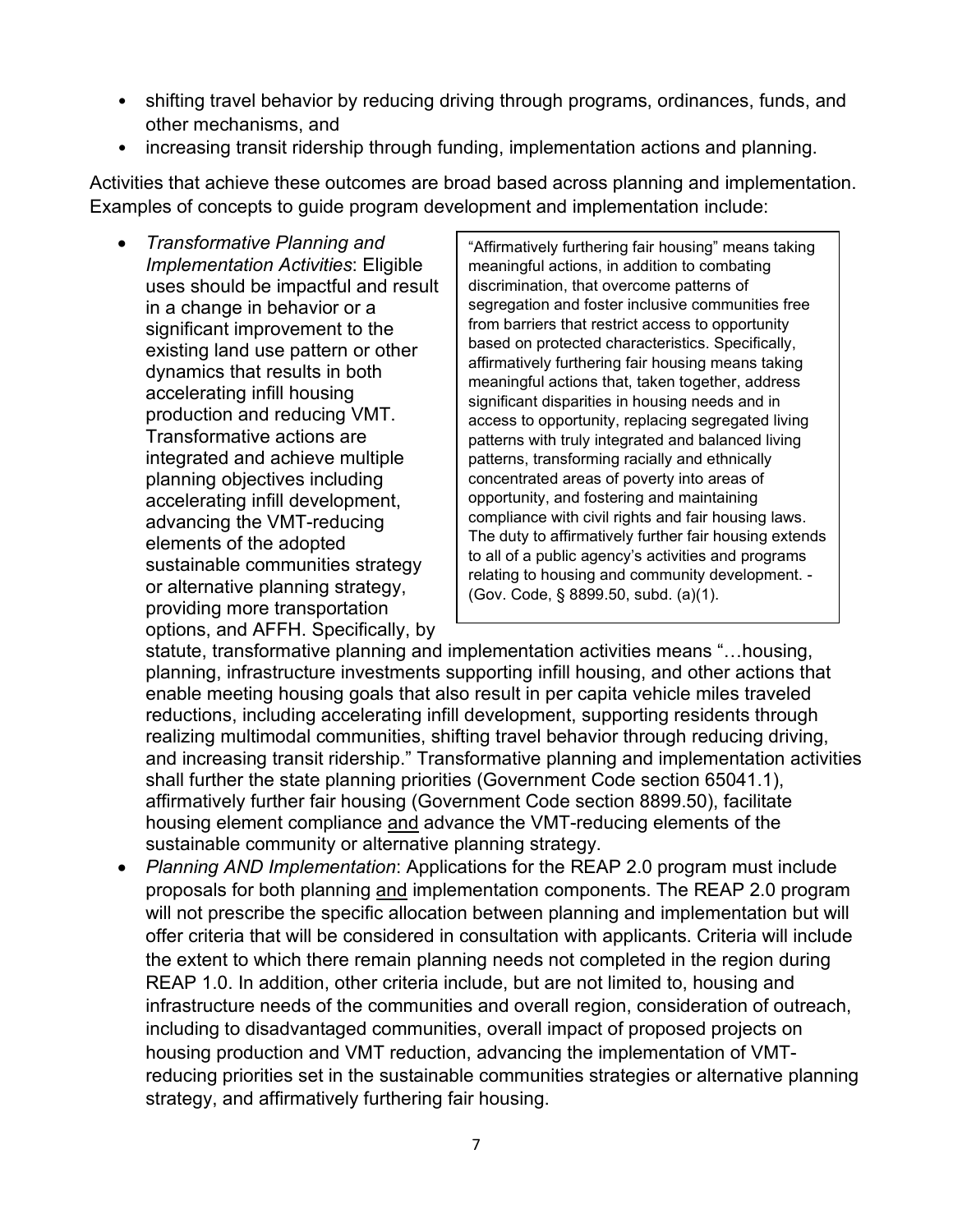- *Flexibility and Accountability*: Program design and implementation, including guidelines, will give special consideration for flexibility in the program to give eligible entities the best opportunity to address their unique needs and achieve high impact for the program goals. However, the program will reinforce accountability to the broader parameters of the program such as ensuring consistency with state planning priorities, affirmatively furthering fair housing, promoting infill development and advancing the VMT-reducing elements of the sustainable communities strategies.
- *Accelerating Infill Development Eligible Activities*: Eligible activities under accelerating infill development must demonstrate a clear and strong nexus to significantly accelerating infill housing production and reducing VMT.
- *Affirmatively Furthering Fair Housing (AFFH) Eligible Activities*: Eligible activities under AFFH must demonstrate a nexus to the provision of affordable housing and VMT reduction. Generally, eligible activities under AFFH will include activities in four areas: 1) enhancing housing mobility strategies, 2) encouraging new development of affordable housing in high-resource areas, 3) place-based strategies to encourage community revitalization and preservation of existing affordable housing, and 4) protecting existing residents from displacement. Examples of eligible activities could include, but are not limited to, rezoning in transit-oriented locations coupled with affordability and tenant stability strategies, multimodal infrastructure investments in disadvantaged communities that increase access to opportunity, and transit investments with displacement mitigation strategies.
- *Technical Assistance Eligible Activities:* Eligible activities under technical assistance will be kept broad but must demonstrate a clear and strong nexus to significantly accelerating infill housing production and reducing VMT.
- *Scope of Proposed Activities:* Proposed activities, as a whole, must have a significant geographic or region-wide benefit and, unless a proposed activity demonstrates a geographic or region-wide benefit, are not intended to fund or back fill existing projects that are parcel based or relatively small in scope.
- *Suballocation Requirements:* Suballocations shall consider geographic equity, including rural and urban communities, transformative and collaborative approaches to planning and implementation, and the degree to which the suballocation furthers the program objectives (i.e., accelerating infill housing, reducing VMT, advancing the sustainable communities or alternative planning strategies and affirmatively furthering fair housing). Eligible entities may consider additional criteria tailored to its unique conditions and circumstances as well as planning priorities for the area. All and any additional criteria must demonstrably promote program goals and objectives and developed in consultation with the state collaborative partners (CARB, HCD, OPR and SGC).
- *Advance Payments:* Specified eligible entities (formula set aside) may request advance payment. These funds may be used for regional engagement, education or outreach, and additional uses for advance payments may include administrative costs or other activities determined consistent with program goals and objectives in consultation with the state collaborative partners (CARB, HCD, OPR and SGC).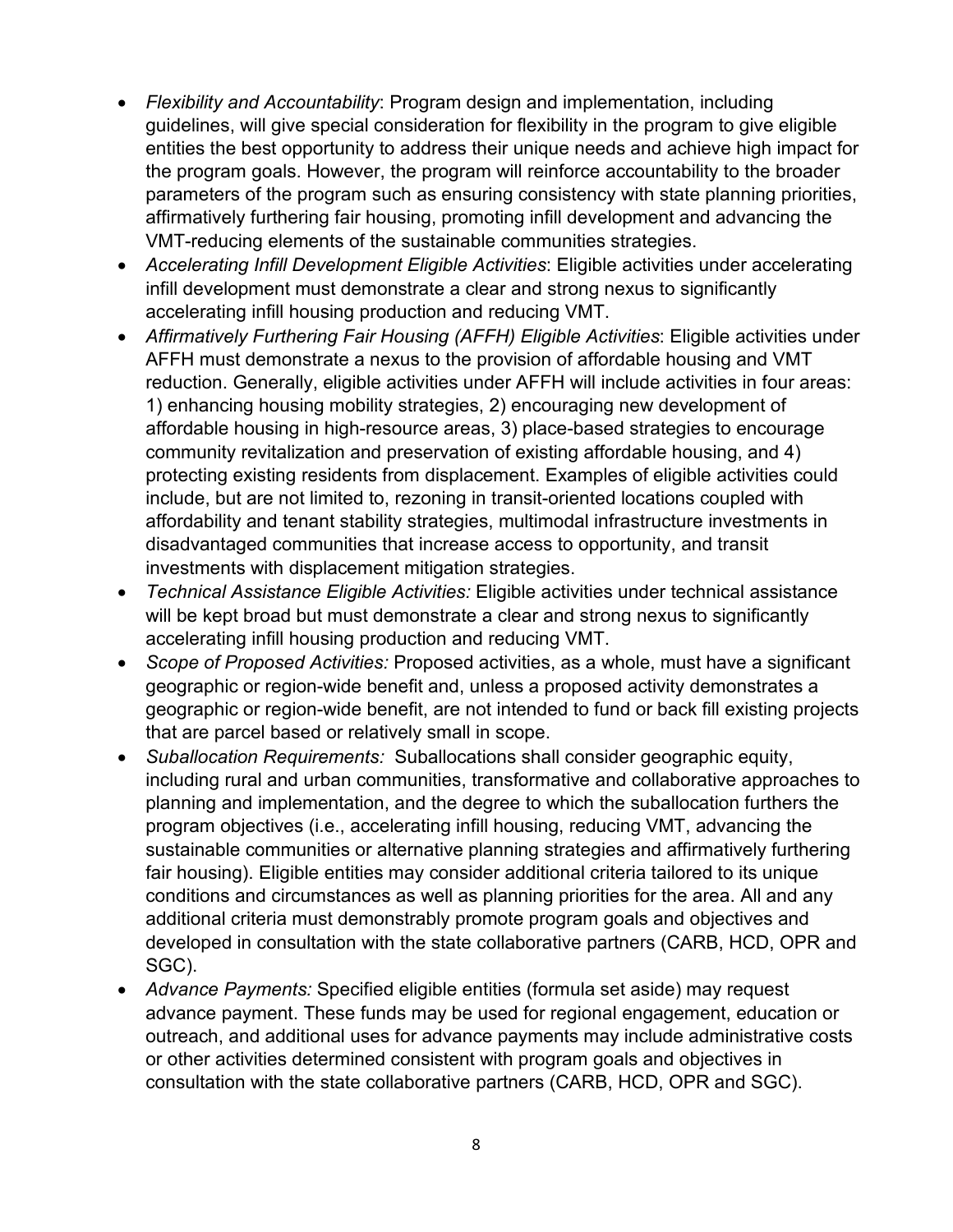#### Examples of eligible uses as listed in the statute include:

Accelerating infill development:

- Rezoning and encouraging development by updating planning documents and zoning ordinances, including general plans, community plans, specific plans, sustainable communities strategies, and local coastal programs.
- Revamping local planning processes to accelerate infill housing production and other infill development.
- Completing environmental clearance to eliminate the need for project-specific review for infill development.
- Establishing and funding an affordable housing catalyst fund, trust fund, or revolving loan fund for location efficient projects.
- Performing infrastructure planning and investing in upgrading infrastructure, including for sewers, water systems, transit, roads, or other public facilities necessary to enable reduction in per capita VMT, including accelerating infill housing production.

Realizing multimodal communities:

- Establishing and implementing a vision-zero policy and program, a safety plan, and a slow streets program.
- Developing bicycle and pedestrian infrastructure plans and other multimodal plans or policies.
- Investing in infrastructure projects and other programs to expand active transportation and implement bicycle or pedestrian plans.
- Producing multimodal corridor studies associated with developing specific planning documents or implementation actions.

Shifting travel behavior through reducing driving:

- Studying and implementing road pricing.
- Funding the establishment of a local VMT impact fee or catalyzing a regional VMT mitigation bank (seed funding for mitigation is considered ineligible).
- Funding and implementing parking and transportation demand management programs or ordinances.
- Accelerating infill housing production near jobs, transit, and resources.

Increasing transit ridership:

- Funding and implementing actions to establish more seamless regional transit systems between and across communities, including establishing common fares, schedules, service design, and wayfinding.
- Developing and implementing multimodal access plans to and from transit facilities.
- Planning for additional housing near transit.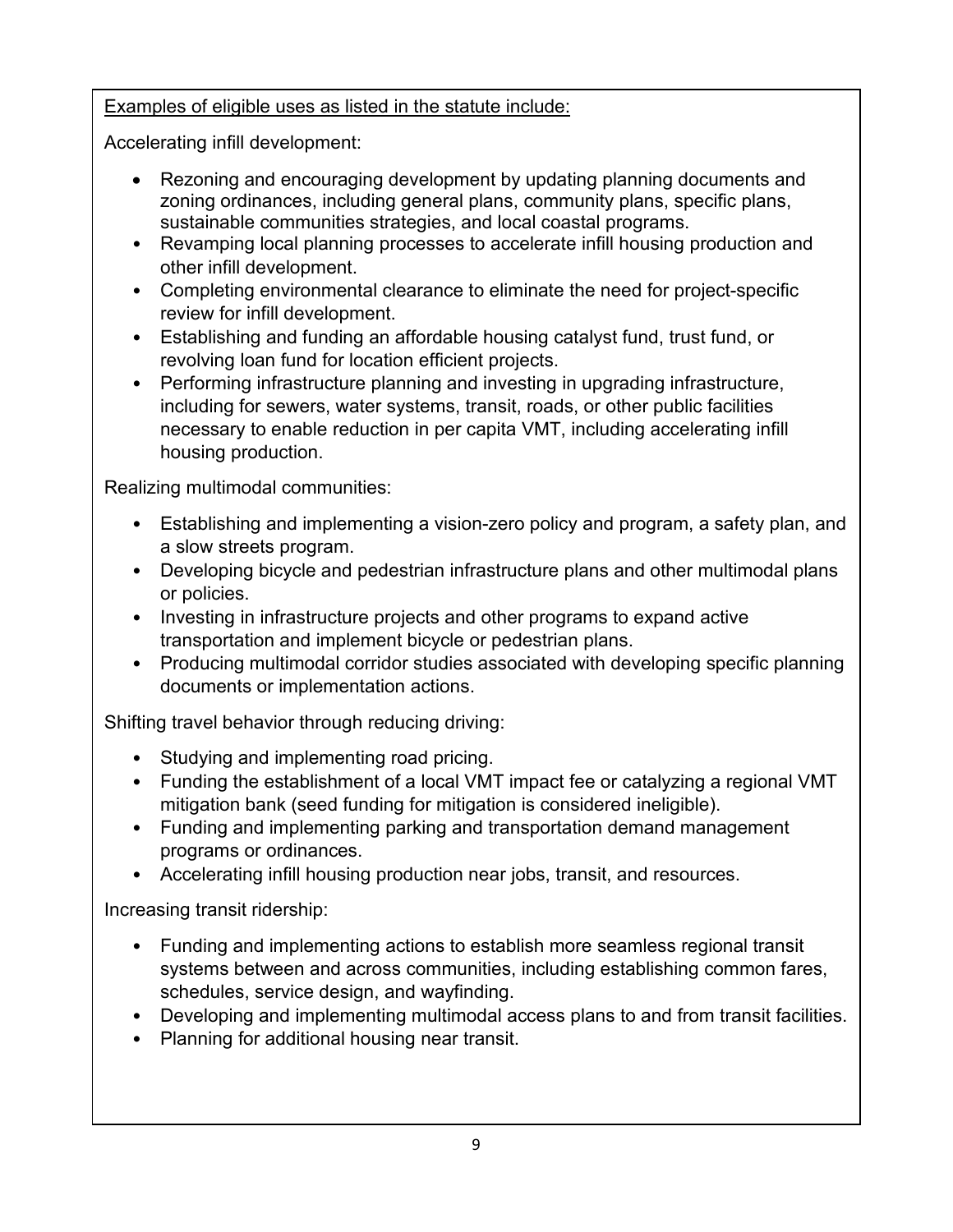Examples of Ineligible Uses:

The following is a non-exhaustive list of examples of ineligible uses:

- Roadway or highway capacity increases
- Advocacy work (direct lobbying for specific bills or local propositions)
- Bonus payments of any kind
- Ceremonial expenses
- Commission fees
- Real estate brokerage fees or expenses
- Services, materials, or equipment obtained under any other state program
- Stewardship of legal defense funds
- General meetings that do not specifically discuss or advance implementation of awarded REAP 2.0 funds
- Using funds for mitigation activities already mandated by local or state governing bodies or agencies
- On-going expenses (e.g., routine maintenance or operations of transportation infrastructure associated with transit service expansion)
- Costs associated with automobile or motorcycle parking (excluding EV charging infrastructure)
- Costs associated with infrastructure related to fossil fuels, including connections to natural gas infrastructure
- Costs associated with on-going provisions of internet service
- In lieu fees for local inclusionary housing programs
- Updates to the RTP
- Organizational membership fees
- Other items unrelated to the REAP 2.0 program or application

# **Eligible Applicants**

Eligible entities are any recipients of funds under direct allocations and/or suballocations. Direct allocations include:

1. *Formula Allocations for MPOs and COGs*: Of the total available funding, 85 percent will be available utilizing a statutory formula. The maximum amount will be determined based on aggregate 2030 projected population per each eligible applicant as a percentage of projected 2030 statewide population. See Attachment 2 for draft allocations. Eligible entities will include the MPOs and COGs listed in Health and Safety Code section 50515.08, subdivision (a), paragraphs (1) to (6). These include the Metropolitan Transportation Commission, the Sacramento Area Council of Governments, the San Diego Association of Governments, the Southern California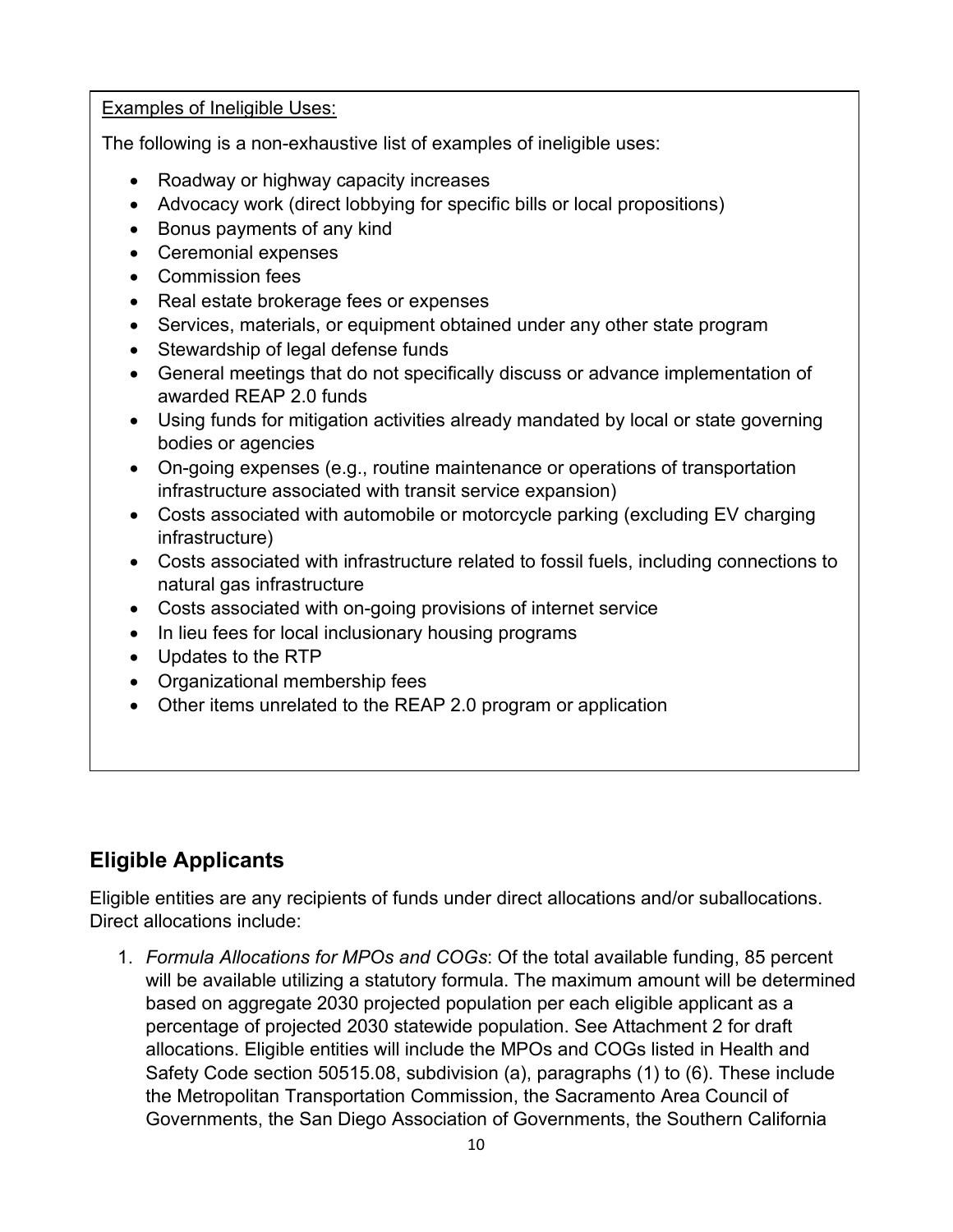Association of Governments, the Association of Monterey Bay Area Governments, the San Luis Obispo Council of Governments, the Santa Barbara County Association of Governments, the Fresno Council of Governments, the Kern Council of Governments, the Kings County Association of Governments, the Madera County Transportation Commission, the Merced County Association of Governments, the San Joaquin Council of Governments, the Stanislaus Council of Governments, the Tulare County Association of Governments, the Butte County Association of Governments, Shasta County Regional Transportation Agency, and the Tahoe Regional Planning Agency.

- 2. *Competitive Set Aside for Non-MPO regions and Tribal Entities*: Of the total available funding, 5 percent will be made available on a competitive basis to eligible entities listed in Health and Safety Code section 50515.08, subdivision (a), paragraph (7). These include eligible entities in the Counties of Alpine, Amador, Calaveras, Colusa, Del Norte, Glenn, Humboldt, Inyo, Lake, Lassen, Mariposa, Mendocino, Modoc, Mono, Nevada, Plumas, Sierra, Siskiyou, Tehama, Tuolumne, and Trinity. Eligible entities within the counties listed or tribal entities may apply directly to HCD for funds pursuant to the program. HCD may approve a fiscal agent to receive funds on behalf of a consortium of entities listed.
- 3. *Competitive Innovative and Integrated Set Aside*: Of the total available funding, 5 percent will be made available on a competitive basis and will be open to all eligible entities. This set aside will be only available for activities that demonstrably achieve interregional benefits while exceeding the requirements of the program and further multiple policy objectives. Scoring criteria for this competitive set aside will include, but are not limited to, the extent of acceleration of infill housing production and reduction of per capita VMT. Eligible entities will include a metropolitan planning organization (MPO), a single or multicounty council of governments (COG), a regional transportation planning agency (RTPA), a county, a city, a city and county, a transit agency or district, a county transportation agency, or a tribal entity.

Examples of concepts to guide program development and implementation include:

- *Collaborative Opportunities*: Eligible entities will be able to collaborate through suballocations with other entities beyond those listed in statute or can collaborate with other eligible entities. In the case of the set aside for non-MPO regions, eligible entities can consolidate efforts into one application. For example, a rural jurisdiction may consolidate efforts with a tribal entity or transportation agency.
- *Tribal Entities*: Tribal entitles may collaborate, through suballocation, with eligible applicants in the formula allocations and may also independently or in partnership apply for the "Competitive Set Aside for Non-MPO Regions and Tribal Entities" and the "Competitive Innovative and Integrated Set Aside."
- *Set Aside for Non-MPO Regions and Tribal Entities*: Broad flexibility will be given to eligible applicants under the "Competitive Set Aside for Non-MPO Regions and Tribal Entities" to consolidate efforts with other eligible entities or beyond those listed in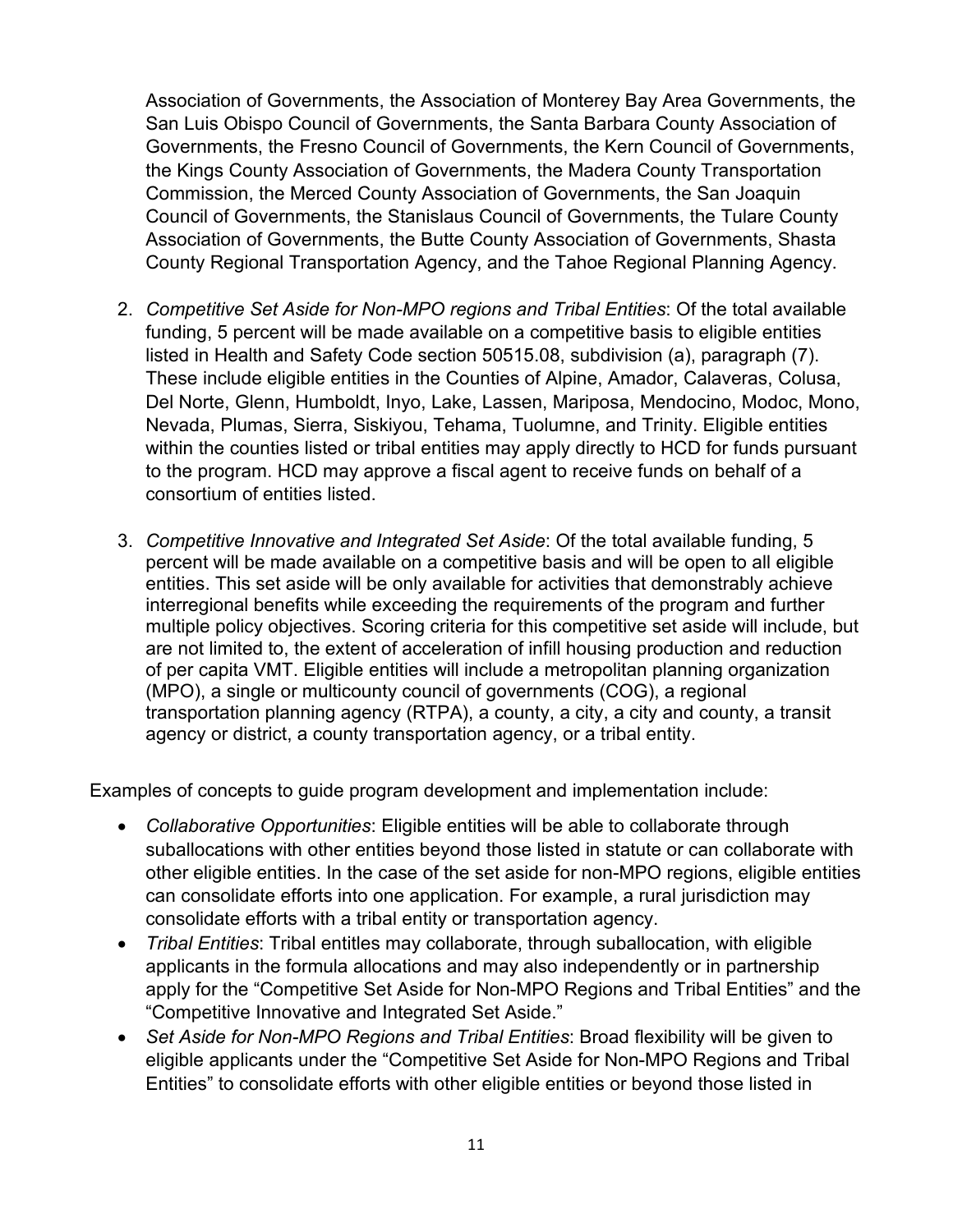statute, appoint a fiscal agent to represent the consortium of entities, and other opportunities that may result in streamlining of program application and administration.

- *Competitive Innovative and Integrated Set Aside*: The "Competitive Innovative and Integrated Set Aside" will consider a list of eligible entities beyond those listed in statute, including community-based organizations, non-profit organizations, and special districts.
- *Suballocations*: Eligible entities can consider a broad range of suballocation entities including tribal entities, transportation agencies, community-based organizations, nonprofit organizations, academic institutions, and special districts.

### **Demonstrating a Nexus to Program Goals and Objectives**

Applicants must demonstrate a clear and strong nexus to program goals and objectives. Specifically, transformative planning and implementation must have a nexus that advances all of the following program goals:

- Advancing the state planning priorities, as described in Section 65041.1 of the Government Code;
- Affirmatively furthering fair housing pursuant to Section 8899.50 of the Government Code;
- Facilitating housing element compliance and progress for the  $6<sup>th</sup>$  cycle regional housing needs assessment pursuant to Section 65302 of the Government Code prepared in accordance with Article 10.6 (commencing with Section 65580) of Chapter 3 of Division 1 of Title 7 of the Government Code; and
- Advancing and implementing the region's sustainable communities strategy, as described in paragraph (2) of subdivision (b) of Section 65080 of the Government Code, or alternative planning strategy, as described in paragraph (2) of subdivision (b) of Section 65080 of the Government Code, as applicable.

In addition, applicants must demonstrate a clear and strong nexus to all of the following program objectives (please note overlap with program goals):

- Accelerating infill housing,
- Reducing VMT,
- Advancing the sustainable communities or alternative planning strategies (as applicable – tribal entities exempt) and
- Affirmatively furthering fair housing

Examples of concepts to guide program development and implementation include:

• *Integrated Activities*: Overall activities and proposed uses must be integrated and achieve the multiple program objectives of accelerating infill housing, reducing VMT, advancing the VMT-reducing elements of the sustainable communities or alternative planning strategies, and affirmatively furthering fair housing (AFFH). AFFH includes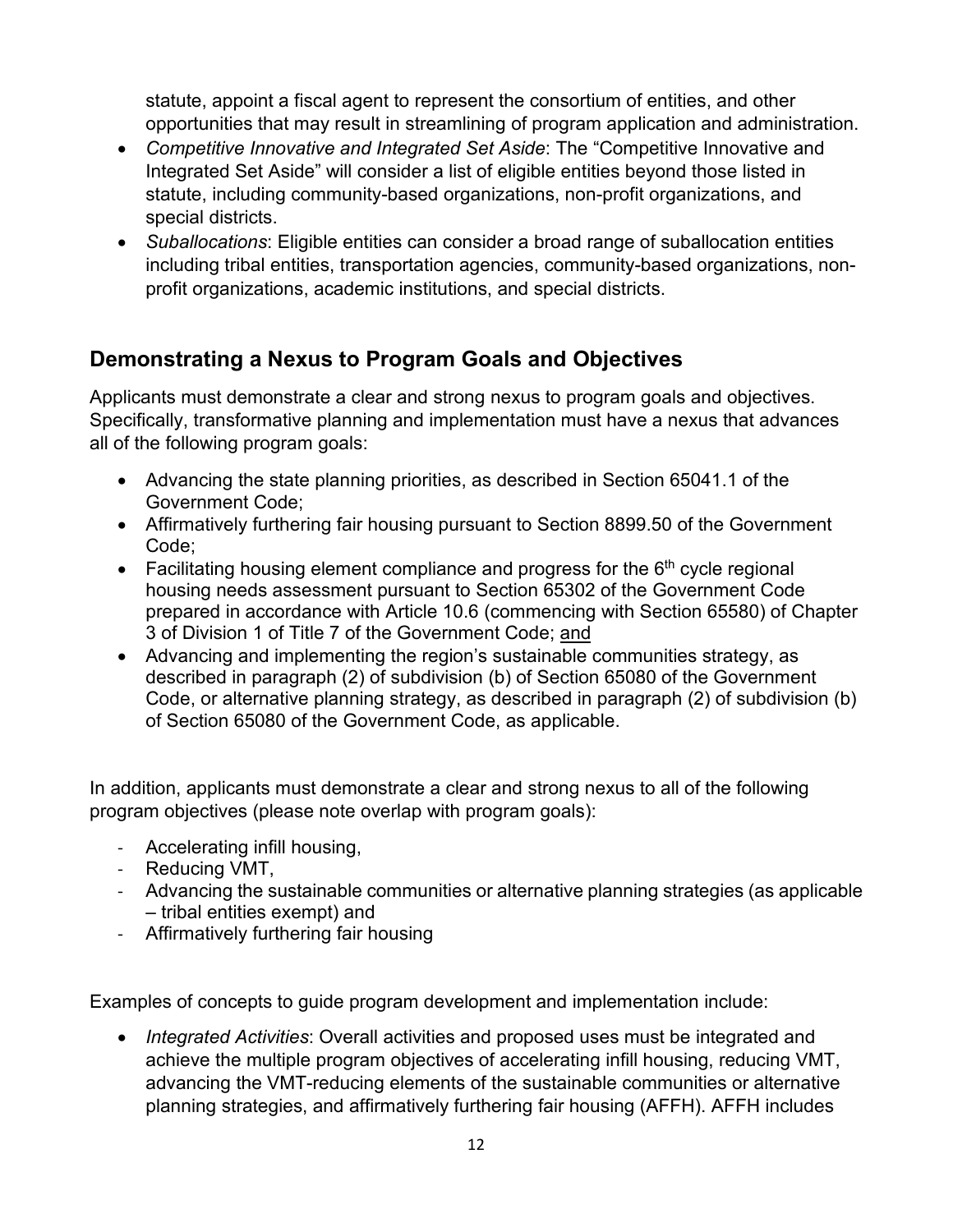goals to enhance mobility strategies and promote inclusion for protected classes, encourage development of new affordable housing in high-resource areas, implement place-based strategies to encourage community revitalization and preservation of existing affordable housing, and protect existing residents from displacement. For example, housing only or projects that only reduce VMT will not be eligible.

- *Numerical Nexus*: Applications will demonstrate a significant beneficial impact to all program objectives (described above) and may be requested to demonstrate a numerical nexus to those objectives. The application will list sample metrics, but applicants may propose alternative metrics in consultation with the state collaborative partners (CARB, HCD, OPR and SGC). Examples of metrics include:
	- Number of housing units (total, type, affordable, and per acre)
	- Number of housing units affordable to lower income households
	- Housing processing times
	- Housing development costs
	- Mix of land use types (multifamily, single-family, and non-residential)
	- Avoids any conversion of agricultural, natural, or working lands
	- New or enhanced active transportation capital and infrastructure
	- New or enhanced connectivity to the non-automotive transportation network
	- Improved neighborhood safety features to promote active mobility
	- Number of linkages to transit and/or pedestrian and bicycle infrastructure
	- Number of connections to the surrounding area
	- Number of land uses connected with the surrounding area
	- VMT reduction per capita
	- Number of non-automotive trips generated (total, per capita, or other)
	- Greenhouse gas reduction (total, per capita, or other)
	- Housing density in infill location surrounded by qualified urban uses
	- Infrastructure service in areas of concentrated poverty or similar areas
	- Housing units in high opportunity areas
	- Number of direct engagement opportunities with community stakeholders
	- Number of existing housing units continued to be made available and affordable
	- Number of affordable housing units available for ownership or rent
	- Located on an infill site surrounded by qualified urban uses
- *Overall Impact and Coupled Activities*: In proposing uses and demonstrating a nexus to program objectives, applicants shall consider the overall impact of proposed uses on accelerating housing production and reducing VMT, including the direct and indirect effects of the proposed uses. Not every single dollar within a proposed use or subactivity has to demonstrate a nexus to all program objectives, however, the entirety of the application must clearly and without doubt mutually further all program goals. Further, applicants may consider activities outside of the application that are coupled with the proposed uses. For example, an infrastructure investment that directly improves mobility options may indirectly facilitate increasing the supply of housing and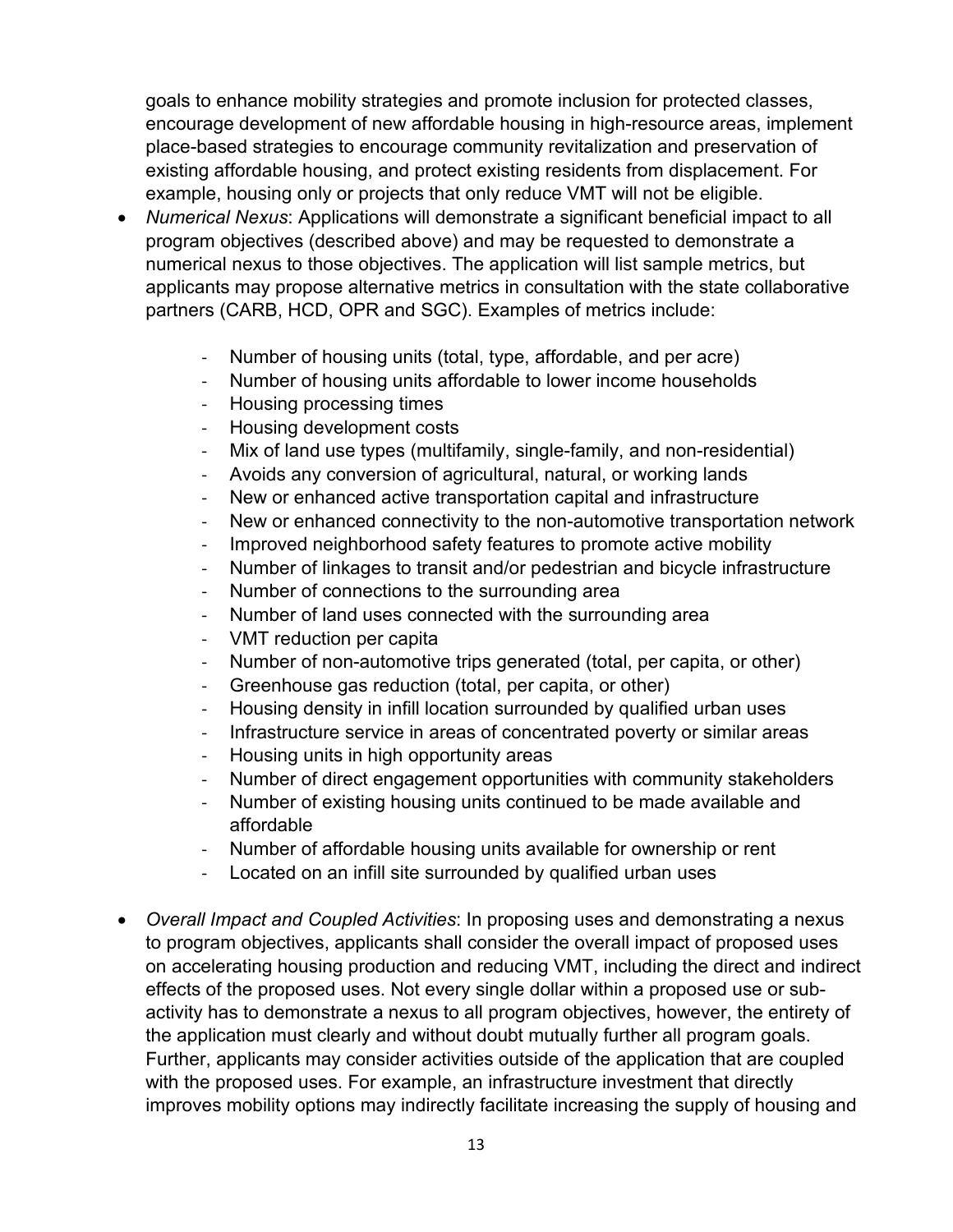consider an accompanying specific plan. Applicants may combine individual proposed uses within an application toward an overall impact. For example, an application may combine a housing only use with a separate VMT reduction only use to demonstrate the application as a whole achieves both objectives. However, applications proposing such a less unified approach will need to more fully demonstrate mutual achievement of program goals, whereas applications with unified approaches (e.g., achieving housing and VMT reduction in all activities) will be considered more favorably (e.g., less documentation and pre-approved for this particular purpose).

- *Targeting Benefits*: The program will seek to dedicate funding for eligible uses that benefit disadvantaged or historically underserved communities and households. The collaborating agencies (CARB, HCD, OPR, and SGC) may consider establishing criteria, specifying a minimum percentage of an allocation or suballocation, or a formula-based approach that allows for more localized targeting.
- *Pre-approved Approaches*: The program will seek to provide pre-approved approaches to proposed uses where applicants will not be required to include a numerical nexus to program goals.

### **Thresholds, Scoring Criteria and Geographic Equity Considerations for Competitive Allocations**

The program will contain two competitive allocations: (1) "Competitive Set Aside for Non-MPO Regions and Tribal Entities" and (2) "Competitive Innovative and Integrated Set Aside". Examples of concepts to guide program development and implementation in these competitive allocations include:

- *Thresholds*: Eligible entities will not be eligible for program funds unless they meet specified threshold requirements (tribal entities will be exempt from some of these thresholds as applicable). Threshold requirements under consideration include:
	- Housing element compliance
	- Annual progress reports on implementation of the general plan, including, but not limited to, the housing element pursuant to Government Code section 65400
	- Integrated activities that achieve multiple objectives
	- Inter- and intra-regional collaboration and coordination
	- Consistency with state planning priorities
	- Implementation of relevant general plan policies and objectives including, but not limited to, the land use, circulation, housing, and environmental justice elements
	- Maximum grant amounts
	- Supports implementation of the preferred land use scenario in the sustainable communities or alternative planning strategies
	- Consistency with the RTP spending priorities and investments in the transit and active transportation networks
	- Reflected in the RTP's forecasted changes to the transportation network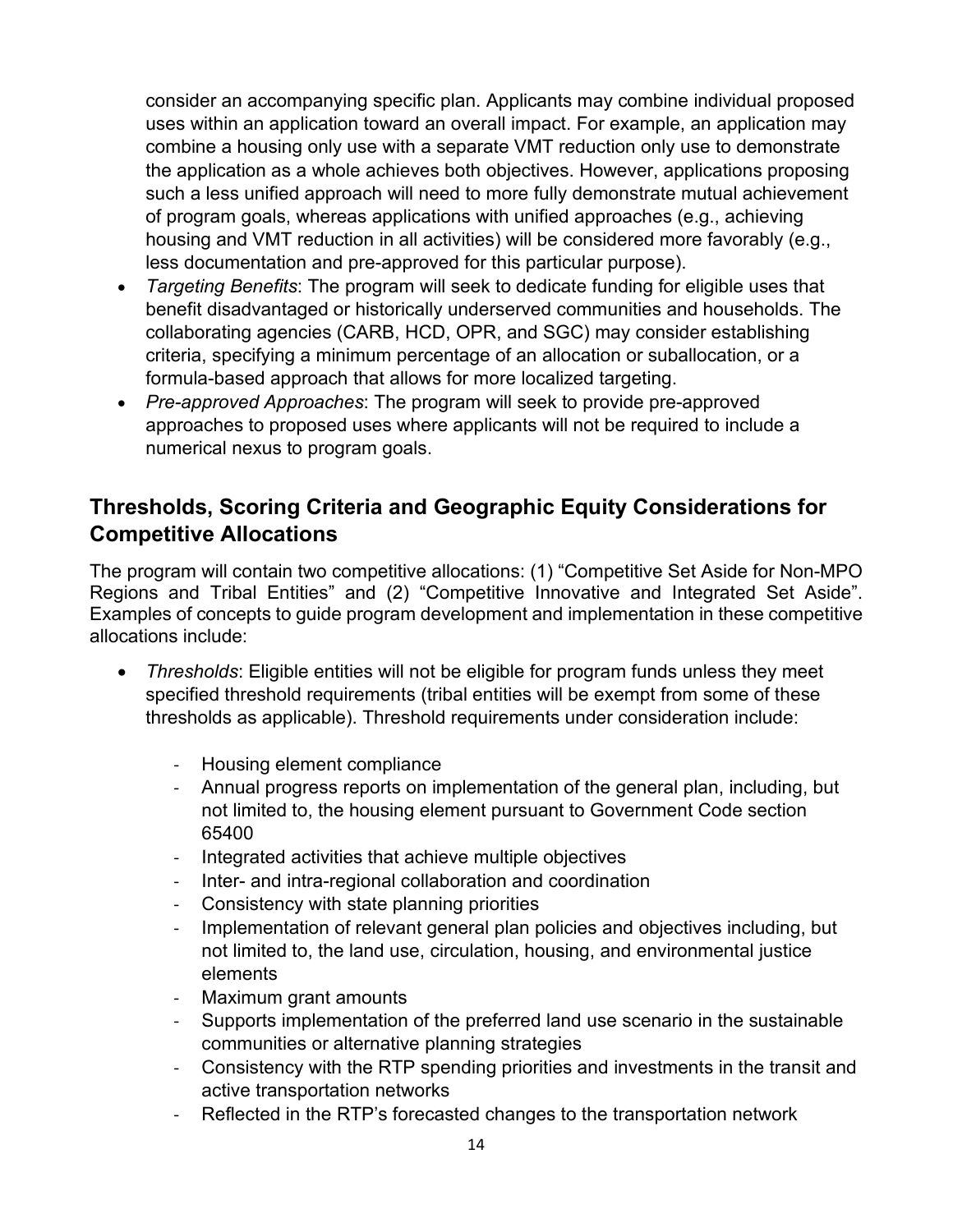- Incorporation of applicable land use strategies in the sustainable communities or alternative planning strategies
- "Competitive Set Aside for Non-MPO Regions and Tribal Entities" *Scoring Criteria*: Scoring criteria will generally include program objectives (i.e., accelerating infill housing, reducing VMT, advancing the sustainable communities and alternative planning strategies and affirmatively furthering fair housing). Other factors that might be considered include building long term capacity and expertise, degree of housing and infrastructure needs, disaster recovery and mitigation.
- "Competitive Innovative and Integrated Set Aside" Scoring Criteria: Scoring criteria will generally include program objectives (i.e., accelerating infill housing, advancing the VMT-reducing elements of the SCS and affirmatively furthering fair housing). Scoring criteria will reflect the need to demonstrate exceeding the requirements of the overall program, including the extent of acceleration of infill housing production and reduction of per capita vehicle miles traveled. Additional scoring criteria will consider the extent the proposal furthers multiple planning objectives, including planning objectives beyond program requirements such as climate adaptation, improving job and housing relationships, conservation and open space preservation and other criteria inter and intra-regional coordination, collaboration with other entities within the region, relative level of impact compared to needs, mitigating displacement risk, and environmental justice.
- *Geographic Equity*: Both the "Competitive Set Aside for Non-MPO Regions and Tribal Entities" and "Competitive Innovative and Integrated Set Aside" will have evaluation criteria for geographic equity. Geographic equity will target minimal allotments by broad areas of the state. Minimal allotments will total less than 100 percent to provide flexibility and will be based on needs indicators such as future population estimates.

### **Expenditure and Program Administration Efficiencies**

Program components such as the application, Standard Agreements (e.g., re-scoping), reimbursement forms and level of documentation and reporting will be developed in a manner to simplify and streamline workload for awardees and for state agencies. Examples of concepts to guide program development and implementation include:

• *Application Flexibility*: The REAP of 2021 program has three funding streams (i.e., "Formula Allocations for MPOs and COGs," "Competitive Set Aside for Non-MPO Regions and Tribal Entities," and the "Competitive Innovative and Integrated Set Aside") and some eligible entities may apply in more than one funding stream. The state will target the NOFA and guidelines for the "Formula Allocations for MPOs and COGs" and "Competitive Set Aside for Non-MPO Regions and Tribal Entities" funding streams to be prepared at the same time and consider the "Competitive Innovative and Integrated Set Aside" at a later date (e.g., early summer). All NOFAs will be open through the end of the year to allow flexibility for applicants.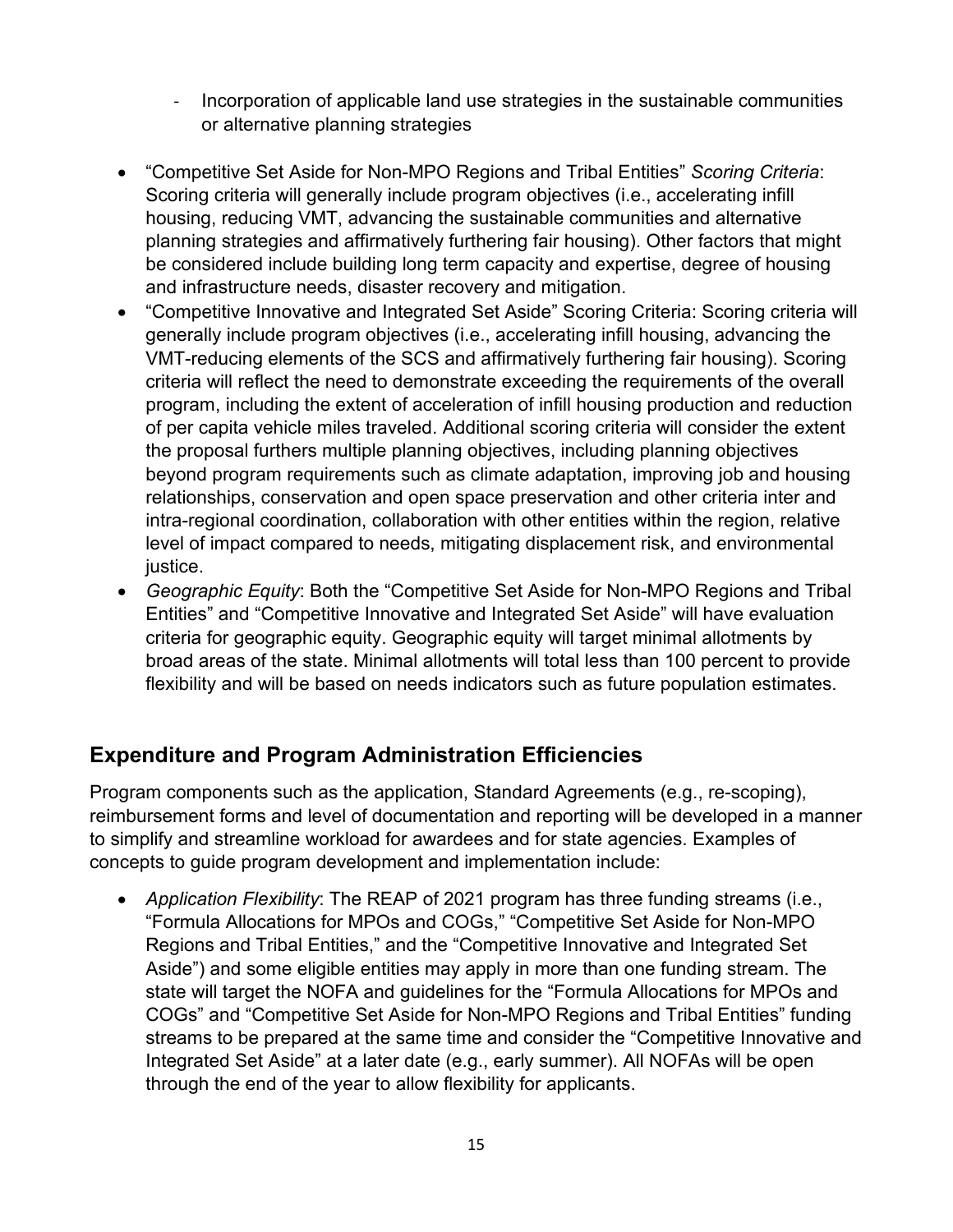- *Application Streamlining*: The application will be prepared in a simplified and streamlined manner for all applicants; avoiding unnecessary documentation and duplication.
- *Consolidated Standard Agreement*: Within the "Formula Allocations for MPOs and COGs" funding stream, specified eligible entities may request up to 10 percent of available funding in advance of a full request for funding. For these entities, a consolidated Standard Agreement will be executed to streamline administrative procedures.
- *Early Reimbursement Activities*: Eligible activities conducted prior to award will be reimbursable to July 1, 2021.
- *Suballocation Award Timing*: Upon receiving an award of program funds, eligible entities shall award suballocations within 60 days. An award is defined by an official notice (e.g., letter) to the awardee and does not include encumbrance or an executed Standard Agreement. However, eligible entities shall expeditiously act to execute the Standard Agreement and throughout implementation of the program to ensure meeting expenditure deadlines.
- *Final Invoices*: The expenditure deadline for the program is June 30, 2026. To meet this deadline, the program will require final invoicing three months prior to the expenditure deadline.

# **Reporting**

Recipients of funds will be required to annually submit a report that will be made publicly available until all funds are expended, including a final close out report. The report will at minimum address the status of proposed uses, expenditures and corresponding impact related to accelerated housing units and VMT reductions. In addition, HCD shall publicly make available on its internet website applicant information such as the applicant's name, number of applications and information collected as part of the recipient's annual reports. Examples of concepts to guide program development and implementation include:

- *Recipients Reporting Components*: In addition to mandatory reporting requirements, reporting forms will consider additional information to address the overall status of activities. Additional components include:
	- Overall context
	- Outreach status and results
	- Highlights, best practices, and accomplishments
	- Key challenges and solution approaches
	- Collaboration opportunities, including inter-regional, intra-regional and state coordination opportunities
	- Additional information as appropriate
- *HCD Public Facing Information*: In addition to statutory requirements, HCD will consider posting program information, including full annual reports, through an interactive web-based tool and will incorporate other applicable information such as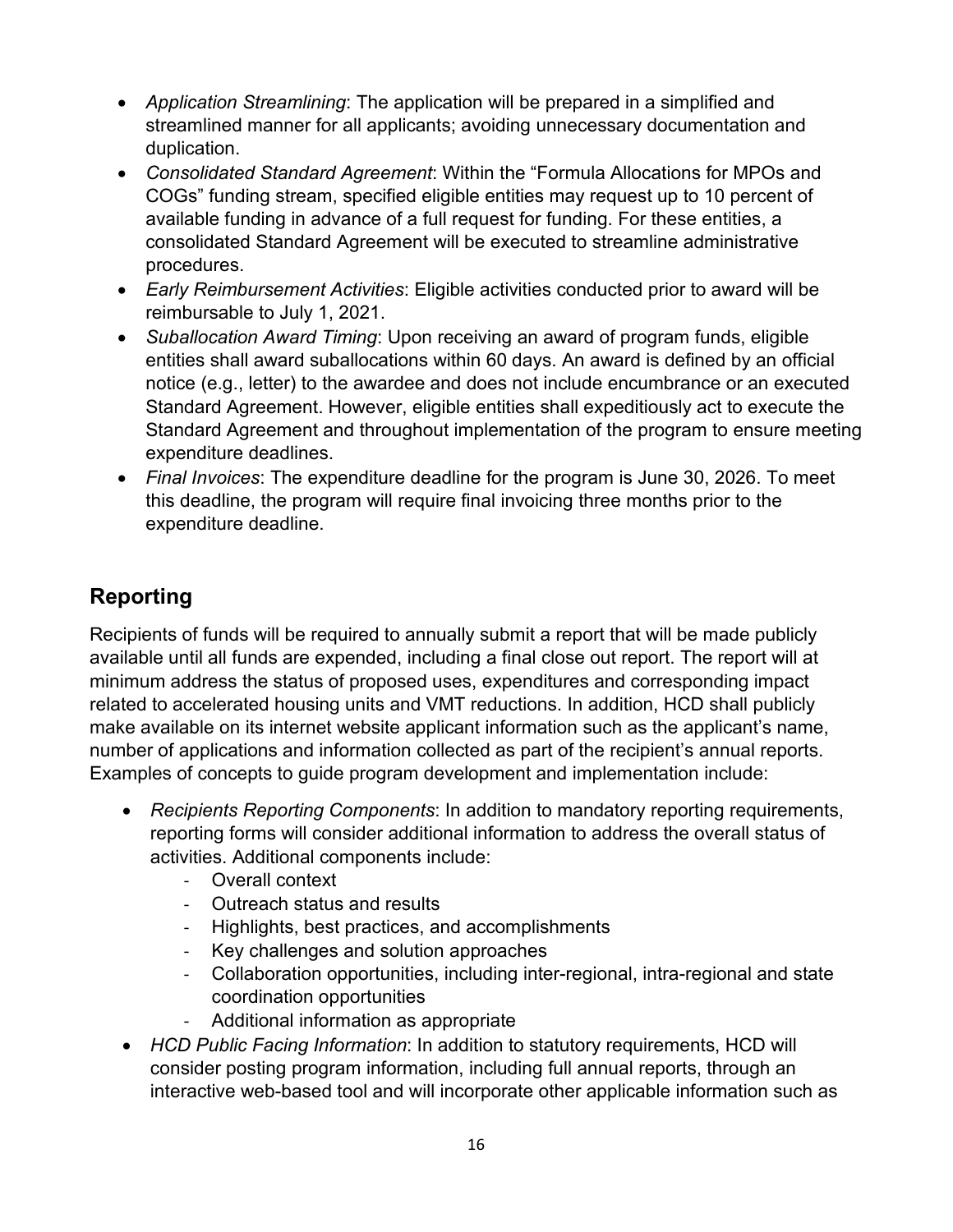reporting through REAP 1.0, progress toward the regional housing need allocation, best practices, and other information relevant to program goals.

• *Templates Early*: Templates for reporting will be prepared early in program implementation to facilitate data collection from recipients and sub-applicants.

### **Technical Assistance, Best Practices and Long-term Coordination**

The program fund sets aside up to 5 percent for program administration, including state operations expenditures and technical assistance. As part of this set aside, the state will consider a variety of activities to assist eligible entities, promote the long-term effectiveness of the program, encourage and coordinate with other activities to best pursue the program objectives and strengthen and improve long term partnerships. Examples of concepts to guide program development and implementation include:

- *Direct Assistance*: Technical assistance to applicants will consider communications toolkits, draft MOU template for suballocations, draft Standard Agreement, assistance connecting with community groups or tribes (either through matchmaking or a statewide roster) and direct assistance with applications.
- *Ongoing Coordination and Collaboration*: Technical assistance will include regular check-ins (e.g., monthly) with the state collaboration partnership and eligible entities to discuss and share status, progress, templates, challenges, opportunities, best practices, and other relevant information to promote the effectiveness of the program.
- *Ongoing Technical Assistance Plans*: As part of the SB 2 planning grants, HCD is developing regionally tailored technical assistance plans (RTAP) to supplement the planning grant. As part of REAP 2.0, the state will seek to continue the work of the RTAPs.
- *Academic Research, Data Collection and Other Contracting Work*: Portions of the money set aside will be used to conduct research and contract various services to support the goals and ongoing success of REAP 2.0.
- *Best Practices*: State agencies will promote and broadly share best practices related to program objectives and supplement sharing with technical expertise to tailor approaches on a broad scale.
- *Long Term Coordination*: The state will continue to play a role as convener, participant, facilitator, coordinator, and partner with eligible and related entities to further the goals of the program and advance regional initiatives toward multiple planning objectives. The state will continue to collaborate across agencies and share and assist with scaling, tailoring, and creating best practices to achieve the unique needs of all regions.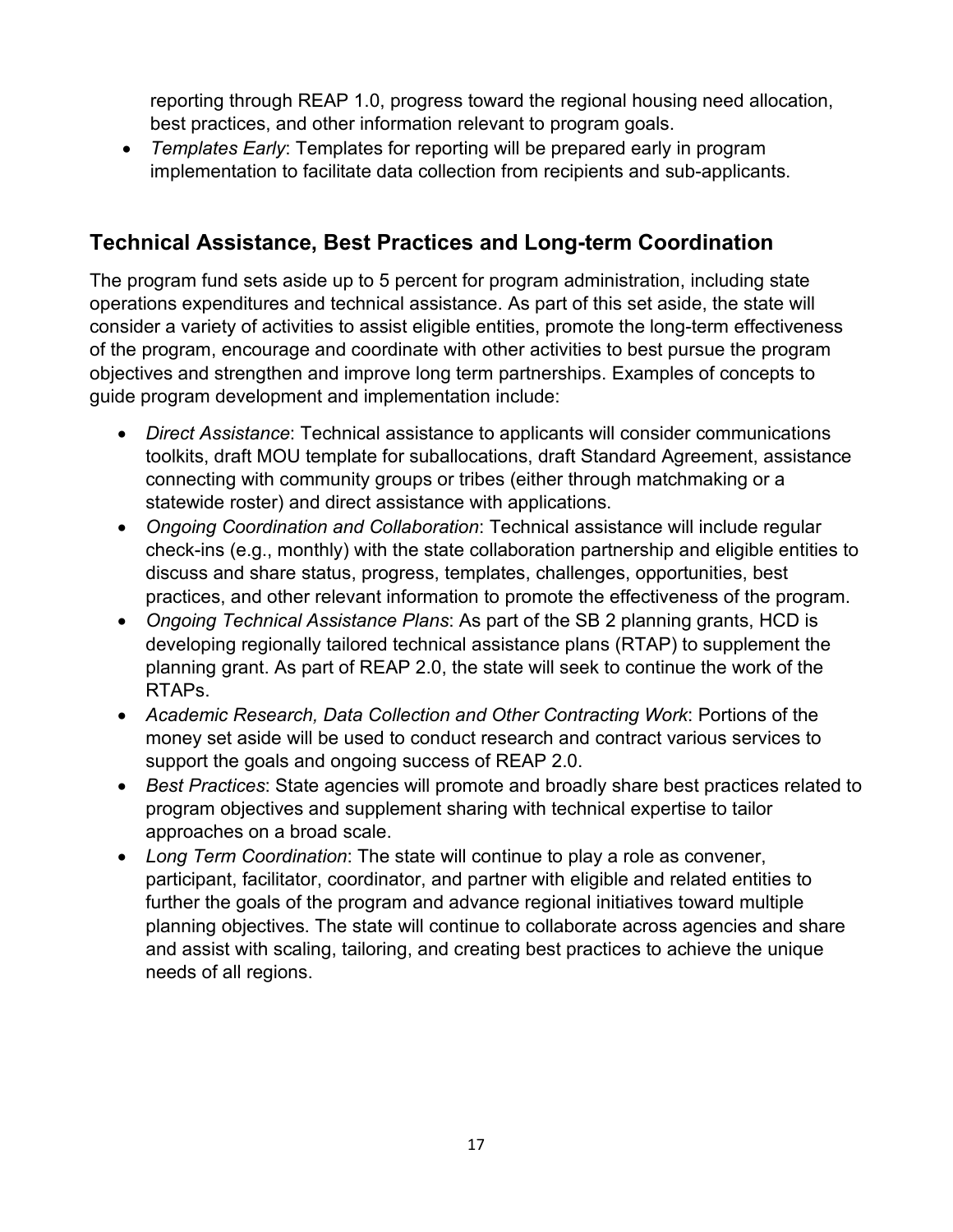# **Timing**

| Activity                                                                                                     | Description                                                | Timing                          |  |  |
|--------------------------------------------------------------------------------------------------------------|------------------------------------------------------------|---------------------------------|--|--|
| <b>Collaboration Design and</b>                                                                              | Convening of state agency                                  | Summer 2021                     |  |  |
| <b>Kick Off</b>                                                                                              | collaborative, early discussion of                         |                                 |  |  |
|                                                                                                              | program parameters and staffing                            | November 2021                   |  |  |
| <b>Framework Paper</b>                                                                                       | Initial concepts and survey for broad<br>stakeholder input |                                 |  |  |
| <b>Advance Application</b>                                                                                   | Up to 10% of program funds can be                          | December 2021                   |  |  |
| Available ("Formula                                                                                          | requested by eligible entities under the                   |                                 |  |  |
| Allocations for MPOs and<br>COGs")                                                                           | "Formula Allocations for MPOs and<br>COGs"                 |                                 |  |  |
| <b>Final Guidelines and</b>                                                                                  | Opening of the application period with                     | February 2022                   |  |  |
| Program Launch                                                                                               | program guidelines                                         |                                 |  |  |
| <b>Technical Assistance,</b>                                                                                 | State will conduct a variety of outreach                   | December 2021                   |  |  |
| Marketing, Direct Assistance                                                                                 | events including statewide webinar,                        | through June 2024               |  |  |
| to Applicants                                                                                                | regional events, and will provide direct                   |                                 |  |  |
|                                                                                                              | assistance and consultations to                            |                                 |  |  |
| Over-the-Counter                                                                                             | eligible entities<br>Initial application window closes on  |                                 |  |  |
| <b>Application Period</b>                                                                                    | December 31, 2022. Depending on                            | February 2022 -<br>December 31, |  |  |
|                                                                                                              | availability of remaining funds there                      | 2022                            |  |  |
|                                                                                                              | may be a second competitive                                |                                 |  |  |
|                                                                                                              | Innovative and Integrated Set Aside                        |                                 |  |  |
|                                                                                                              | funding round if there are excess                          |                                 |  |  |
|                                                                                                              | funds at the end of 2022.                                  |                                 |  |  |
| <b>Encumbrance Deadline</b>                                                                                  | All funds must be awarded and                              | <b>June 2024</b>                |  |  |
|                                                                                                              | encumbered.                                                |                                 |  |  |
| <b>Annual Reports</b>                                                                                        | Recipients submit and post annual                          | April to June of                |  |  |
|                                                                                                              | reports and state posts annual report                      | every year*                     |  |  |
|                                                                                                              | and other applicant information                            |                                 |  |  |
| <b>Expenditure and Close-out</b><br>Report                                                                   |                                                            | June 30, 2026                   |  |  |
| * Recipients shall submit a report by April 1 of the year following the receipt of those funds, and annually |                                                            |                                 |  |  |
| thereafter until those funds are expended. In turn, the state will post annual reports with supplemental     |                                                            |                                 |  |  |
| information.                                                                                                 |                                                            |                                 |  |  |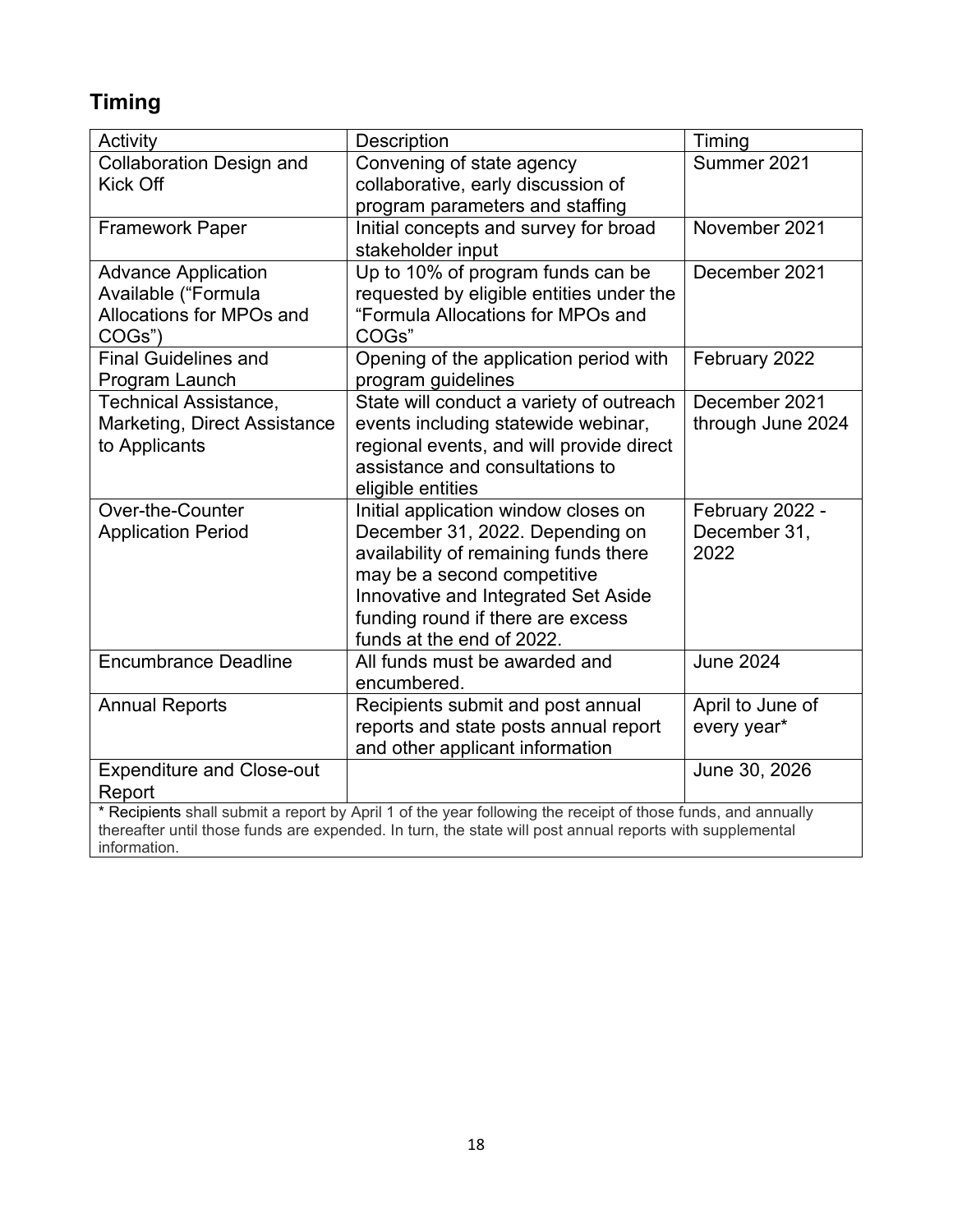#### **Attachment 1**

#### **Input Survey**

The purpose of this survey is to engage with stakeholders, other interested parties, and the public on initial concepts being developed for the REAP 2.0 program. In turn, the administering state agencies will consider that input in the design and implementation of the program, including the preparation of guidelines. Future opportunities will be available to comment on the draft guidelines.

HCD prepared this survey in collaboration with CARB, OPR, and SGC and it is organized around the topical areas described in the program's framework paper. The survey is intended to solicit direct feedback and should take approximately 10 minutes. You are encouraged to provide relevant feedback beyond the scope of the survey, and welcome to share your name, affiliation, and email address with HCD; otherwise, your responses will remain anonymous.

Thank you for sharing your feedback with HCD. If you prefer to complete the survey online, you can access it at [https://www.surveymonkey.com/r/DC6H8GM.](https://www.surveymonkey.com/r/DC6H8GM) If you have any questions, please contact us at [REAP2021@hcd.ca.gov.](mailto:ProhousingIncentive@hcd.ca.gov)

#### **Program Principles**

Question 1: Should additional program principles be considered for the program? If so, please describe and provide specific examples.

Yes No

Describe:

#### **Outreach and Priority Setting**

Question 2: Should the program provide a fixed and specific definition of "disadvantaged" and "historically underserved communities", or should the program include flexibility, provided that the definition enables specific and targeted efforts towards appropriate areas and populations? Please describe why a specific or flexible definition is preferred.

Specific Definition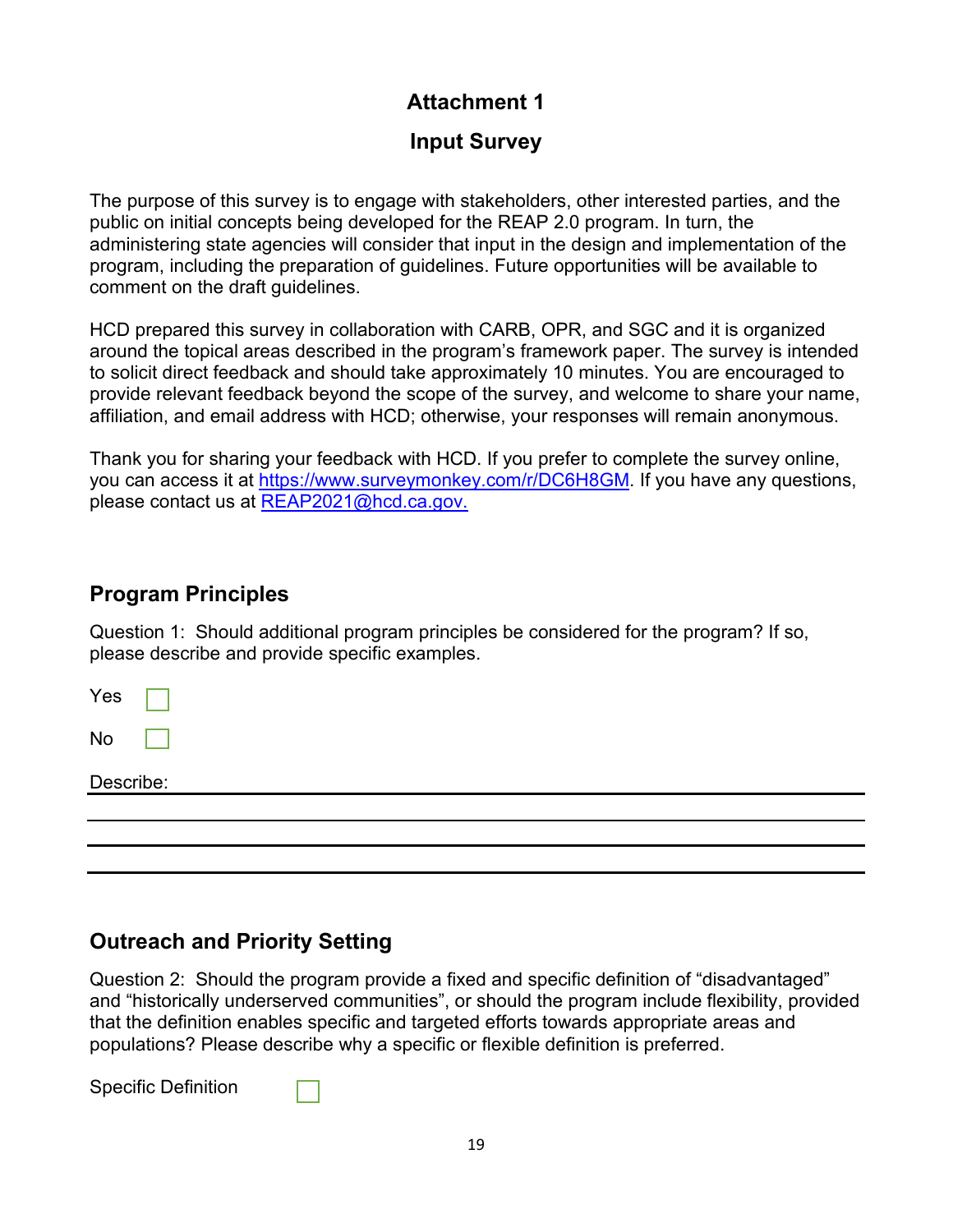| <b>Flexible Definition</b>  |  |
|-----------------------------|--|
| <b>Additional Comments:</b> |  |
|                             |  |
|                             |  |

#### **Eligible Uses**

Question 3: Please suggest examples of transformative planning and implementation activities in the region or area that further housing, equity, and VMT reduction goals. Please also describe where and how examples would help implement strategies or actions in your adopted Sustainable Communities Strategy, regional housing needs plan, regional or local climate action plans, local housing elements, or other housing plans.

Describe:

Question 4: What kinds of criteria could be used in determining an appropriate blend of planning and implementation activities? Please describe the extent to which your region or community identified additional demand for planning activities from REAP 1.0 or the Local Early Action Planning Grant (LEAP) program.

Describe:

### **Eligible Applicants**

Question 5: The program will have a Competitive Innovative and Integrated Fund constituting 5 percent of total funds. Should the program consider eligible entities beyond the minimum in statute? If so, please describe who the funding could be distributed to that furthers program goals and objectives.

| Yes |  |
|-----|--|
| No  |  |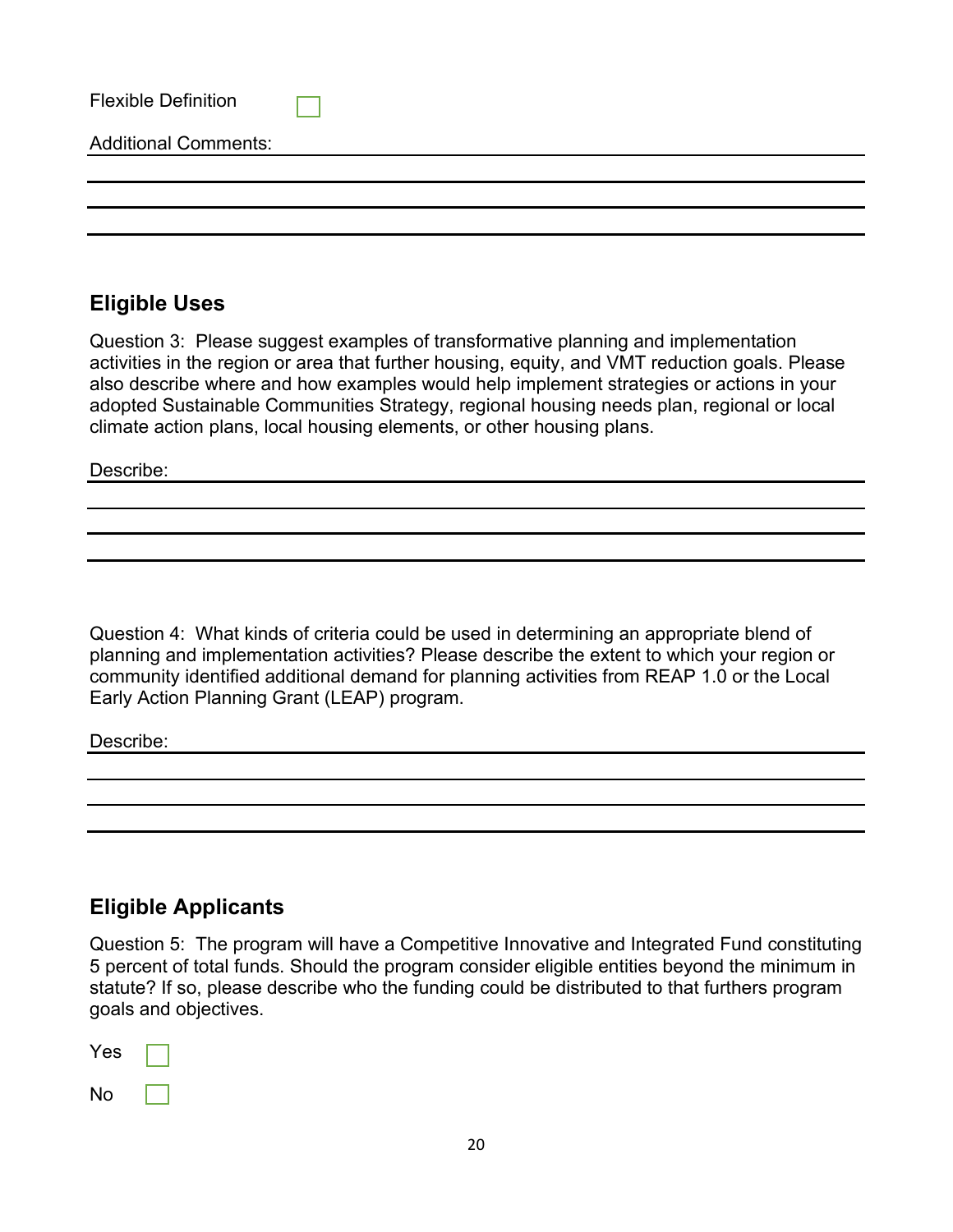#### **Demonstrating a Nexus to Program Goals and Objectives**

Question 6: What metrics could be considered to demonstrate a nexus between funded activities and program goals and objectives (e.g., housing goals, VMT reduction, and equitable outcomes)? A metric may be quantitative, qualitative, or performance based.

Describe:

Question 7: What criteria should be considered to strengthen jurisdictions' actions towards Affirmatively Furthering Fair Housing (AFFH)? Please describe what strategies or actions are included in the adopted SCS, other regional plans, or local and community plans that support affordable housing production and AFFH.

Describe:

#### **Thresholds, Scoring Criteria and Geographic Equity Considerations for Competitive Allocations**

Question 8: What scoring criteria could be considered for the portion of funds reserved for areas of the state that do not have a designated MPO, as well as the portion of funds reserved for Innovative and Integrated approaches?

Describe: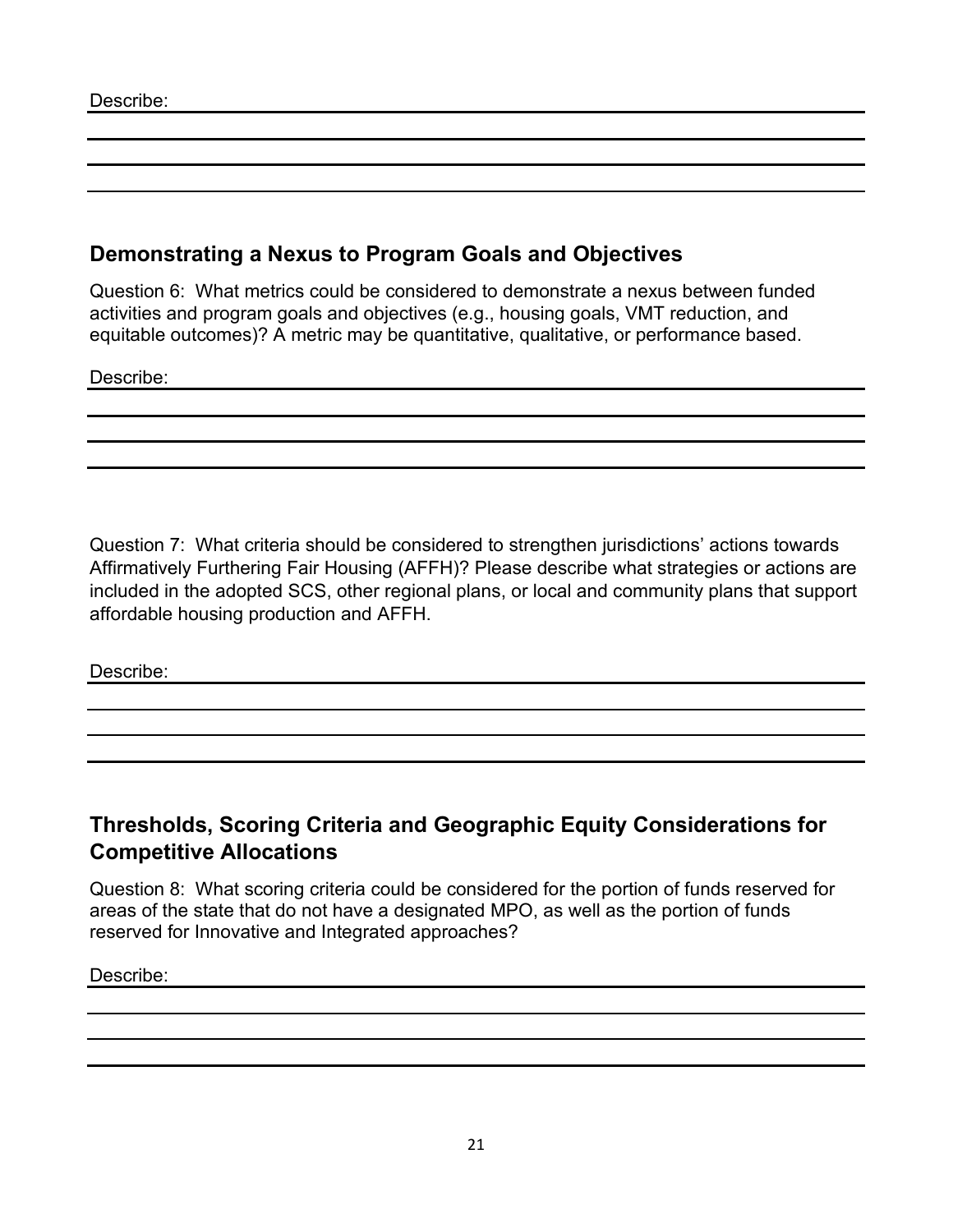#### **Expenditure and Program Administration Efficiencies**

Question 9: Please suggest any methods for improving efficiencies in program expenditure and administration, including lessons learned from administering the REAP 1.0 program.

Describe:

# **Reporting**

Question 10: Please suggest additional information that should be considered in annual reporting documentation from funding recipients.

Describe:

Question 11: Please suggest additional information related to REAP 2.0 that should be posted to HCD's website.

Describe:

# **Technical Assistance, Best Practices and Long-term Coordination**

Question 12: What other technical assistance and resources could the state provide eligible entities that streamline administrative processes, enhance outreach efforts, or lead to better outcomes?

Describe: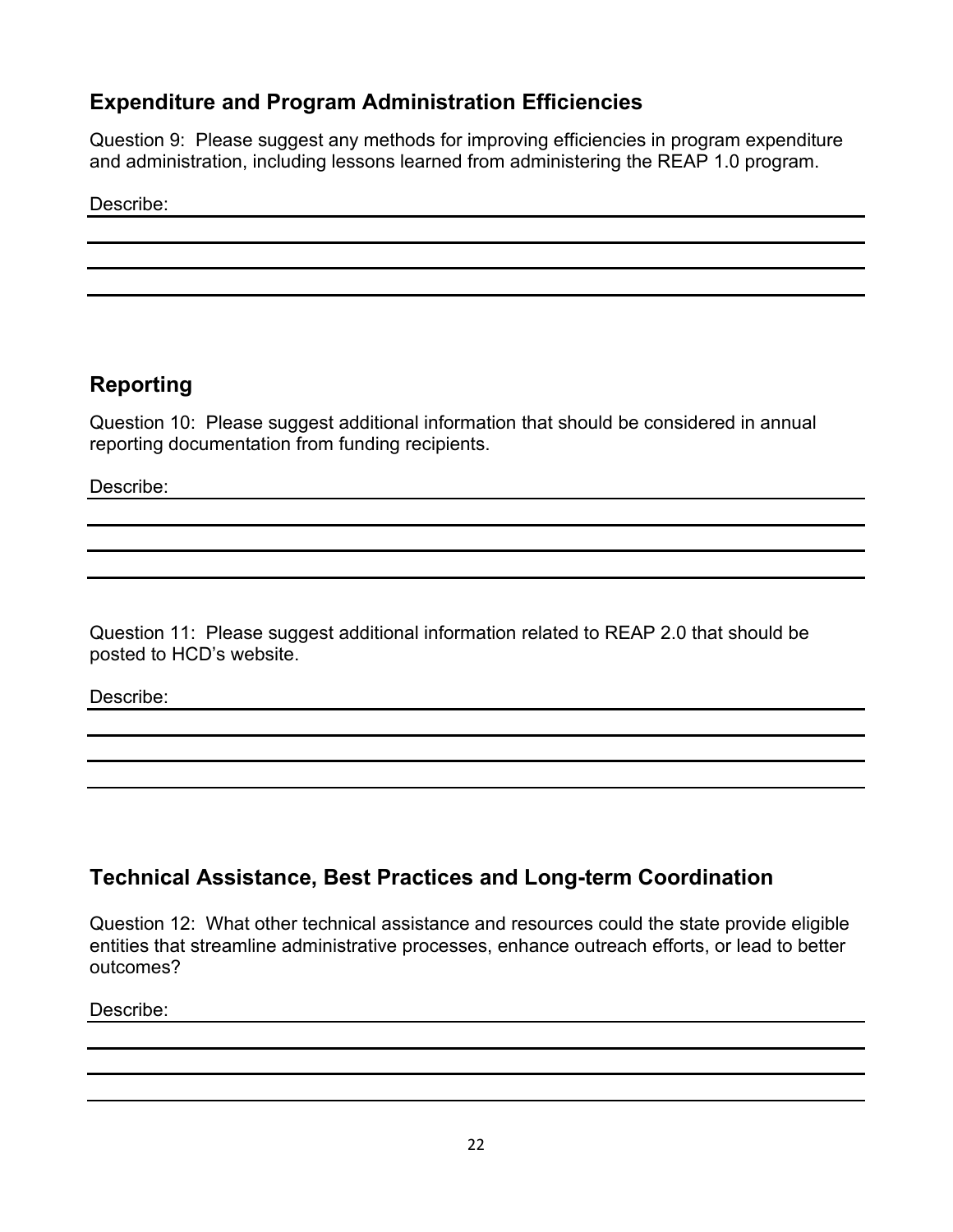# **Additional Comments**

Please provide any additional comments:

# **Contact Information**

Thank you for sharing your feedback. We may have follow-up questions and would like to contact you for further information. If you would like to share your name or other identifying information, please do so here. Otherwise, your responses will remain anonymous.

Name:

Organization:

Email:

Telephone Number: